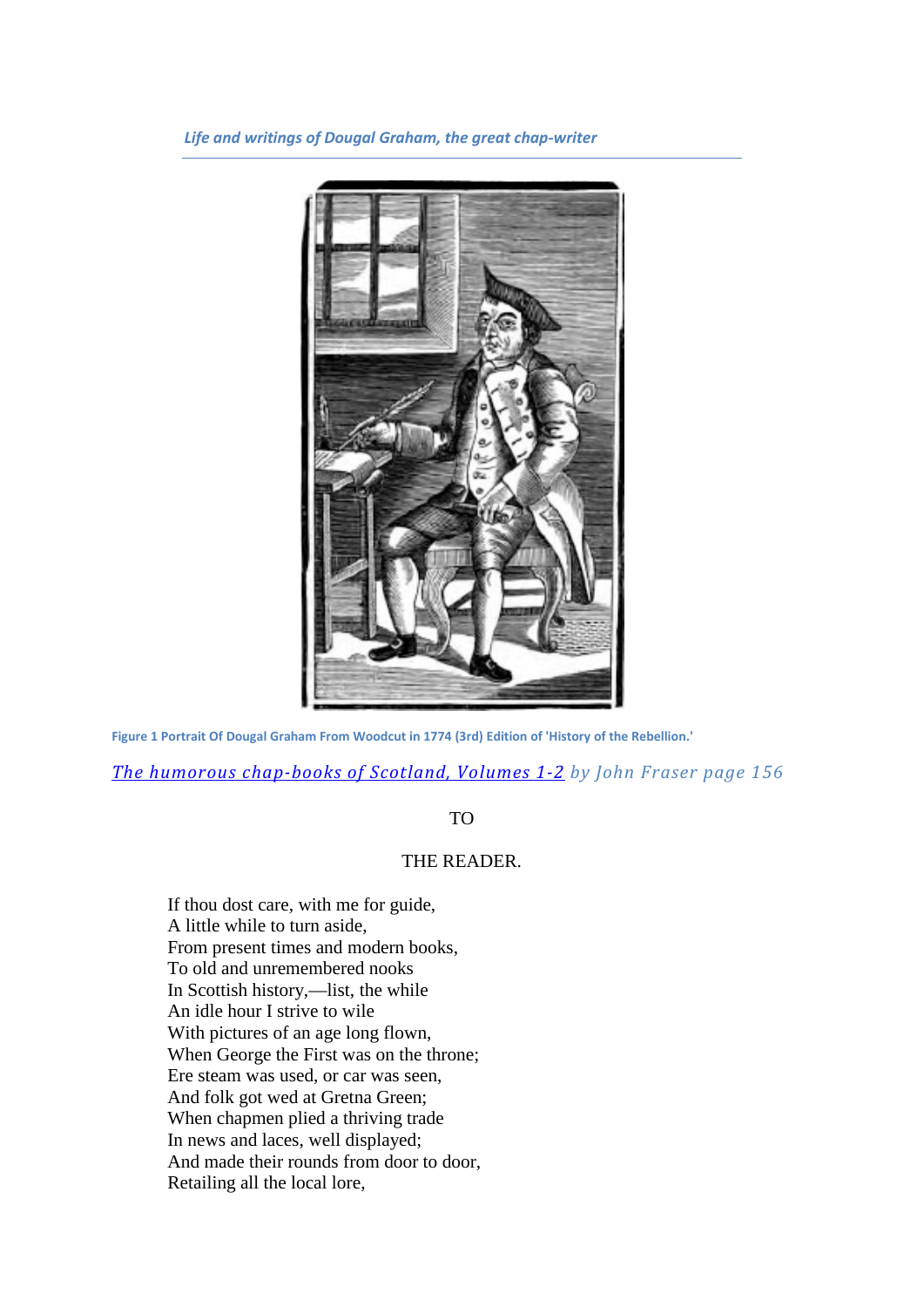The simple gossip of the times, With snatches of forgotten rhymes ; And told in ready prose or verse The tales I afterwards rehearse, — Rude -fashioned tales —of which, I fear, Some may offend a modern ear, — But racy of the soil, and rich In pawky humour, and in trait s Of Scottish character and way s , That well deserve historic niche. Of these, and more, I fain would tell. But most of him who 'bore the bell; Though all unknown he be to fame, The "skellat bellman, " Dougal Graham, Who wrote the tales I now relate, And sang the Stuart 's hapless fate. Coarse though he was, in language rude. He strove to work his country good; Brought fact and fiction both to light, That but for him had perished quite; Embalmed the manners of his age In many a coarse but graphic page ; And showed, —what better pens pass by, — How poor folk live and love and die. Now, when his fame is all forgot, And even Scotchmen name him not, With faltering voice your leave, I crave, To lay this chaplet on his grave.

THE AUTHOR.

81 *Madison Avenue, New York, May 1<sup>st</sup>*, 1874.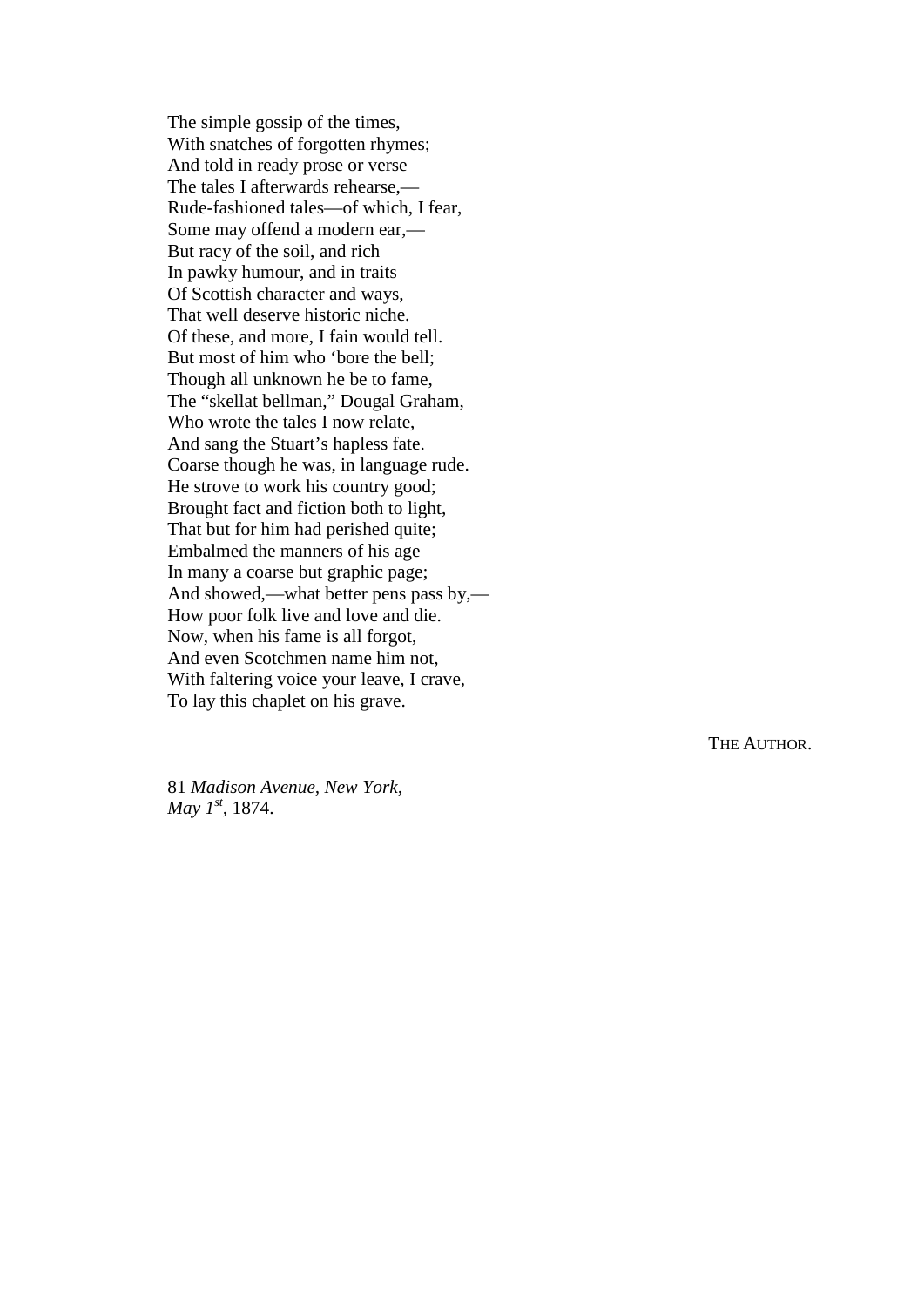#### **LIFE AND WRITINGS OF DOUGAL GRAHAM, THE GREAT CHAP-WRITER.**

- § 1. *His birthplace, parentage, and childhood.*
- § 2. *The* '45.— *Dougal declares for Charlie, but maintains a politic neutrality.* — *He escapes from Drummossie Muir, and writes his famous history.*
- § 3. *Metrical history of the Rebellion of*  1745-46, *by Dougal Graham – Excessive rarity of the two first editions.*
- § 4. *Third edition of Graham's History. Its literary and historical qualities.* — *Illustrative quotations.*
- § 5. *Dougal settles in Glasgow.*—*He lays down the ell-wand, and takes up the pen.*
- § 6. *The Glasgow 'bell-man' in the olden time. Dougal, after a fierce struggle, is appointed the* 'S*kellat-bellman o' Glasgow.'*
- § 7. *Dougal's writings.*
- § 8. *His death and elegy.*
- § 9. *His minor poetical effusions. "John Highlandman's remarks on Glasgow."* — "*Turnamspike."*
- § 10. *His personal character.*
- § 11. *Dougal as a humorist.*

§ 1. DOUGAL GRAHAM, sometimes called 'John Falkirk' or 'the Scot's piper,' was born at Raploch, in Stirlingshire, in or about the year 1724. His parents were so poor as to be unable to send him to school, and Dougal was forced to trust pretty much to chance for his instruction. Of his early history, as in the case of many greater men, nothing is known; but it was almost certainly one of trials and hardship. To judge from his appearance in after years, Dougal must have been a queer, grotesque-looking urchin,— hunch-backed, lame, wizened, and old beyond his years. A curious chapter might be written on the reflex influence of mind and body, in cases where pre-eminent talent or genius is accompanied by physical deformity. Poor Graham's life is a case in point. As will be presently established, he possessed a large share of genuine talent, closely approximating to genius; and it is more than likely that, in childhood, the contemptuous pity and rude unfeeling taunts of his relatives and companions, with reference to his stunted and abnormal growth, tended to sharpen and embitter his quick and restless mind. At any rate, Dougal's lines did not fall in the most pleasant places. When other children were sporting in the sunshine and nest-hunting through the woods, the youthful Æsop was compelled to labour for a living. Unapprenticed to any special trade—his parents being too poor or too indifferent to undertake the necessary trouble and expense—he had to turn his hand to any odd job that came up, from running for water to the well, to herding cattle. How long he remained at Raploch it is impossible to say. In the preface to his history of the Rebellion, he informs his readers, that the work had been

"Composed by the poet Dougal Graham; In Stirlingshire he lives at hame."

The probability is that, during the first twenty or thirty years of his life, having no fixed trade or residence, he made his father's house his headquarters, from which to migrate to the various places, where he succeeded in obtaining employment. The next glimpse we get of him is in the character of farm servant, and general man-of-all-work, with a small farmer in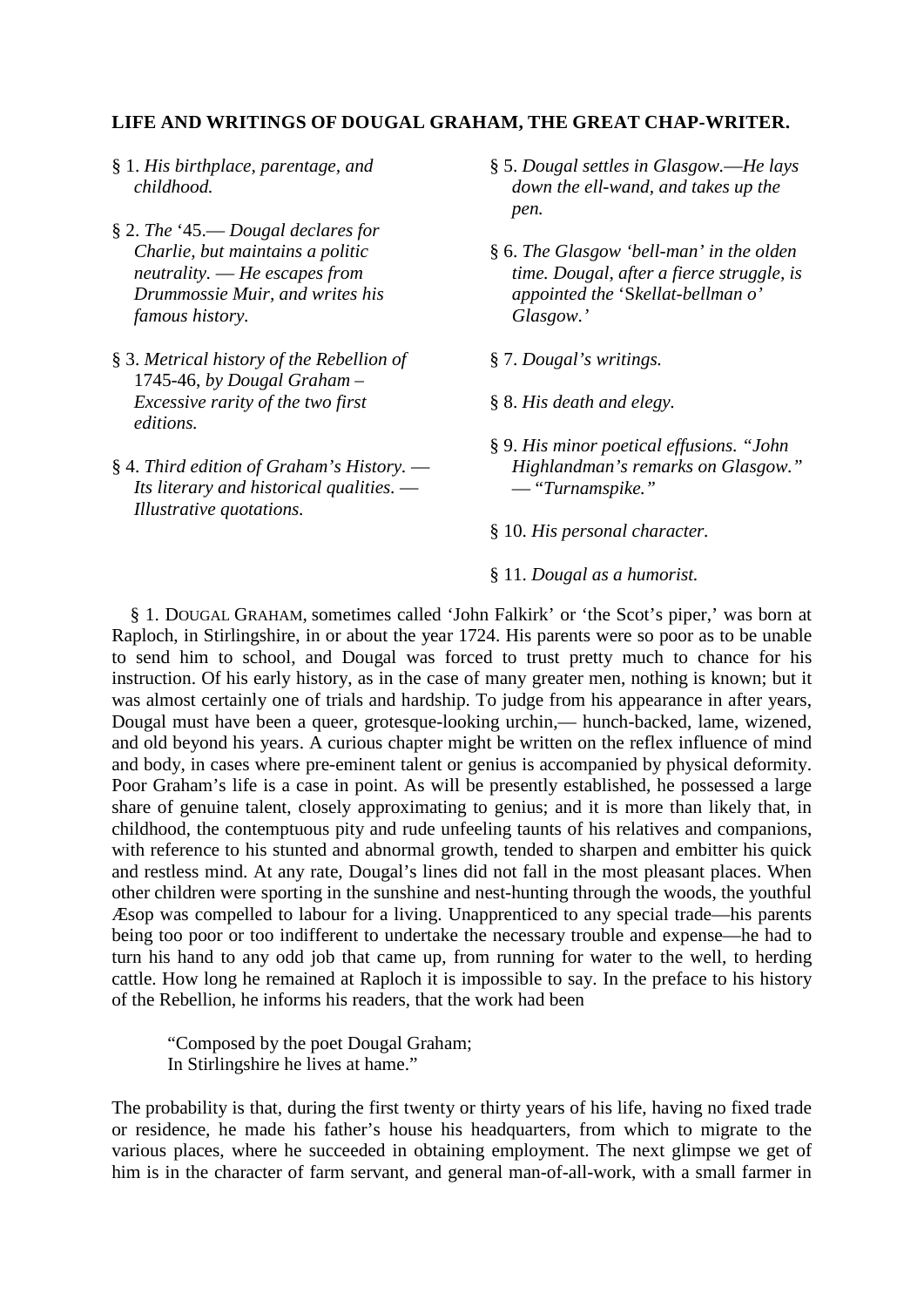Campsie, a village in the neighbourhood, of Glasgow. So late as 1811, strangers were shown the traces of a turf cottage, on the side of the hill above the old place, which were said to be the remains of the house in which Dougal for some time lived. His natural disposition, and his inability to follow any definite occupation, combined with that restless activity and curiosity so frequently characteristic of sharp wits, soon caused him to turn pedlar or chapman, in which humble but useful capacity he perambulated the counties of Stirling and Lanark; in most of the hamlets and farm-steadings of which, his shambling, one-sided, sturdy little figure was a familiar and welcome object. To this general popularity Dougal's manner, which well-fitted him for a successful salesman, mainly contributed, for

> "Of witty jokes he had good store, Johnson could not have pleased you more, Or with loud laughter made you roar

As he could do. He had still something ne'er before Exposed to view."

This eulogium, being from his epitaph, might be regarded with suspicion, were it not confirmed by other evidence. It was during this period of his life that he became so intimate with the private life and ways of the humble classes, and picked up the vast fund of jest and story which he subsequently worked up into his connected and humorous narratives. In what glorious bouts did not Dougal engage, what time, his pocket being not quite empty, he fell in with that witty rogue *John Cheap, the Chapman,* or his friend *Lothian Tom,* or the wandering quack-doctor, and the four drouthy<sup>[1](#page-3-0)</sup> originals foregathered together in the first change-house, therein to tell stories and sing songs, and drink strong ale until they had only fourpencehalfpenny left between them, and they were all hopelessly, helplessly, mortally drunk! Yet were these spiritual engagements not without their attractions, for each of the four adventurers was full of the latest gossip, political and social, of the district from which he had last come; and Dougal, with his pungent sarcasm, broad wit, grotesque humour, and mad verses, was a veritable Falstaff and Joe Miller combined—for, are we not told that he was

"The wittiest fellow in his time, Either for prose or making rhyme?"

All the world is familiar with the famous '45, and the gallant, but fruitless and misguided efforts of Prince Charles Stuart to recover the throne of his grandfather. To the standard of the young Prince flocked not a few of Scotland's noblest, with a vast rabble of men and women who were certainly not noble, being attracted to the camp or the battle-field much in the same way as ravens are attracted by the presence of carrion. Among these brave, and mercenary followers of a forlorn hope, limped the restless little pedlar, whose strong Jacobite predilections and wish to turn an honest penny—characteristic surely, and much to be admired in a poetical chapman—had caused him to leave Glasgow early in 1745, to follow the misfortunes of the belligerents. It would be interesting to follow Dougal's martial achievements; his hair-breadth escapes in the imminent deadly breach; his heroic conduct in saving the life of Prince Charles, and cleaving the rascally Hanoverian assailant to the chin; but it must be confessed Dougal did none of these things, his position having been a much humbler and less heroic one than that of soldier. If popular tradition is to be relied on, he was

<span id="page-3-0"></span> <sup>1</sup> *Scot* thirsty or dry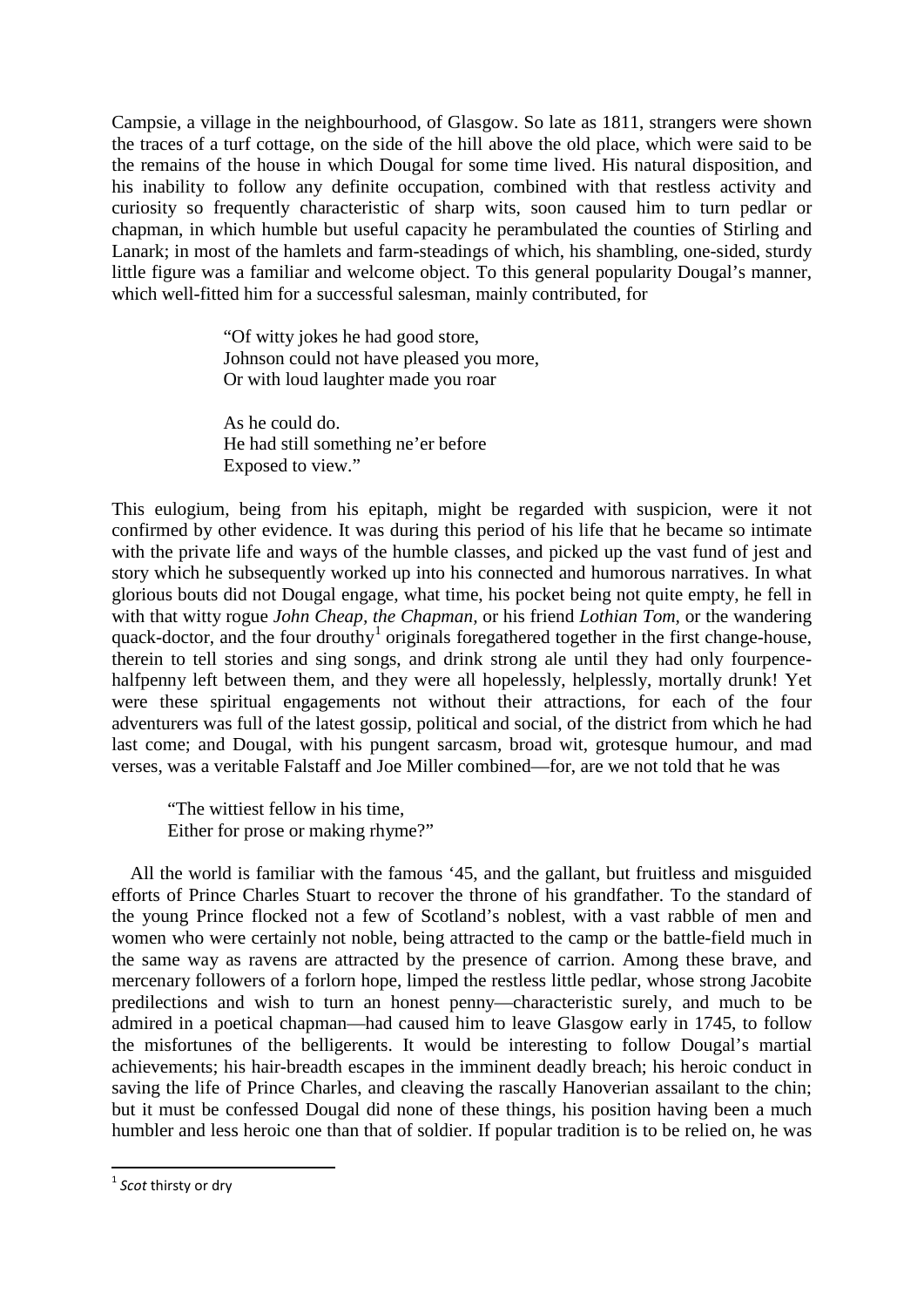only a camp follower; though *which* camp, it might have puzzled Dougal himself to say. He appears to have paid court indifferently to either side, with a leaning towards the Jacobites, particularly when fortune seemed to smile upon them, and sold his wares with philosophic impartiality to all comers who could pay for them. The late Mr. McVean thought there was not sufficient evidence for believing that Dougal was actively engaged in the rebellion, basing his doubts on the opinion of an old man and his acquaintances, who had known Dougal well, and who believed that the latter was merely a follower of the army, and had carried a pack of small wares.

In any case, it is clear from Dougal's own statement, that he was a privileged person, and an eye-witness of the excesses of both armies.

"*I've seen* the men call'd Highland rogues, With Lowland men make *shange* a brogs, Sup kail and brose, and fling the cogs

Out at the door;

Take cocks, hens, sheep and hogs,

And pay nought for.

*I see'd* a Highlander, 'twas right drole, With a string o' puddings hung on a pole, Whipp'd o'er his shoulder, skipp'd like a sole,

Caused Maggy bann,

L'ap o'er the midden and midden-hole,

And off he ran.

*I see'd* the soldiers at Linton Brig, Because the man was not a Whig,

Of meat and drink, leave not a skig

Within his door.

They burnt his very hat and wig,

And thump't him sore."

He also saw them murdering in cold blood at Preston and Falkirk, and in the preface to his history affirms that he had been an eye-witness to most of the movements of the armies, from the first crossing by the rebels of the Ford of Frew to their final defeat at Culloden. At times, too, when compelled, Dougal probably lent a hand in the packing and removal of the war luggage and *impedimenta,* and perhaps, on a rare occasion, tackled some diminutive combatant who had straggled from the main body and showed signs of the white feather; but it must be borne in mind that his deformities unfitted him for the *role* of Ivanhoe or Coeur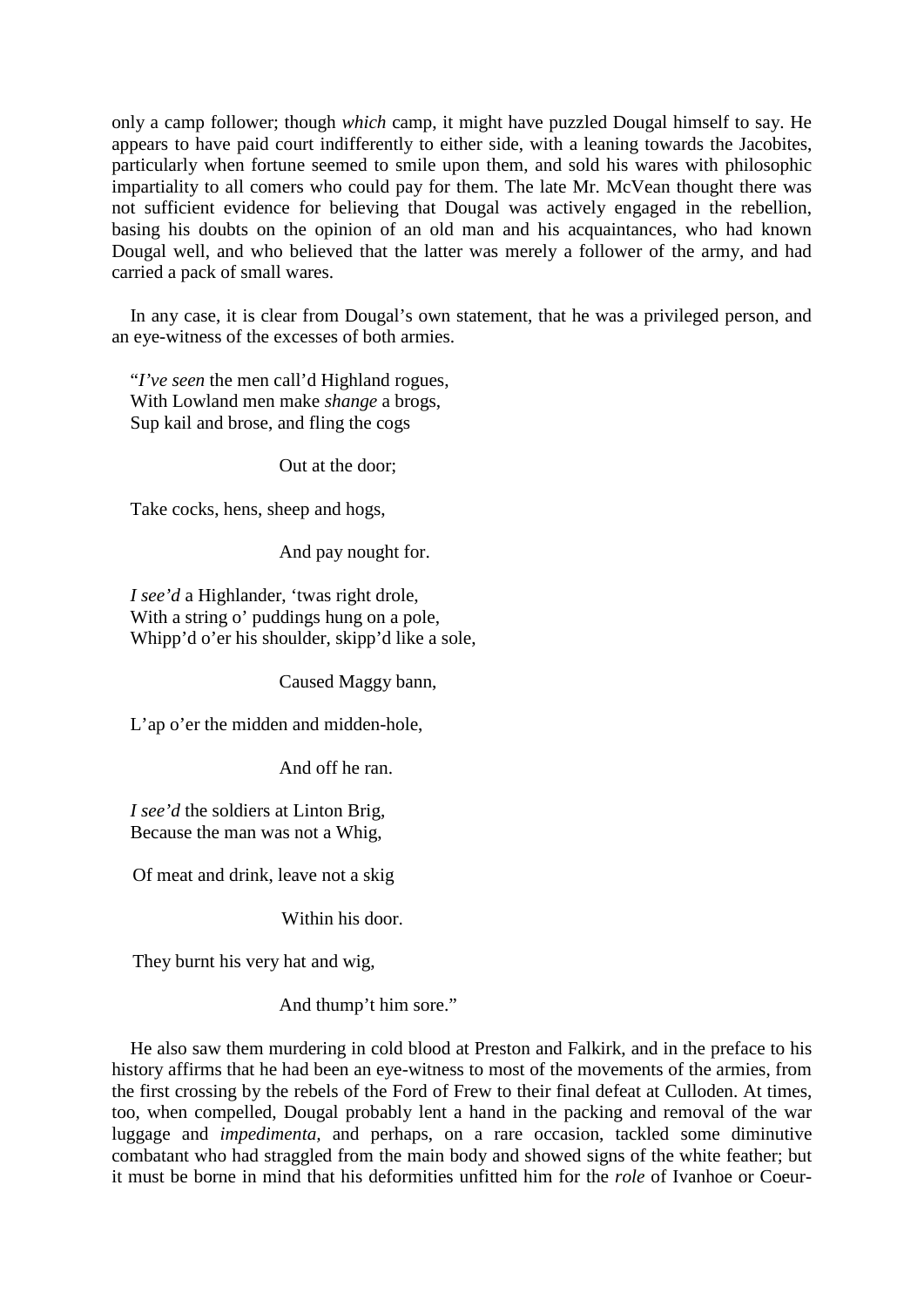de-Lion, and that political inconsistency is not confined to pedlars. From the  $13<sup>th</sup>$  of September, 1745, when the rebels first crossed the ford of Frew near Doune, until that bright April morn, in the following year, when the Stuart cause went down forever amid smoke and flame on the fatal field of Culloden, Dougal was a constant and careful spectator of the course of events.

These experiences he turned to immediate and profitable account. From the disastrous field of Drummossie Muir he escaped with all speed, and no little difficulty, to Glasgow, where he at once set to work to prepare a metrical account of the rebellion, in which he had played a somewhat subordinate part. That Dougal lost no time in the composition of his work is evidenced by the fact that the history was in the printer's hands early in the Autumn of 1746, and was published in September of the same year, as witness the original advertisement in the Glasgow *Courant*<sup>[2](#page-5-0)</sup> of the 29<sup>th</sup> of that month:

NOTICE.—There is to be sold by James Duncan, Printer, in Glasgow, in the Saltmercat, the second shop below Gibson's Wynd, a Book entitled, "A full and particular account of the late rebellion, in the years 1745 and 1746, beginning with the Pretender's embarking for Scotland, and then an account of every Battle, Siege, or Skirmish that has happened in either Scotland or England, to which is added several addresses and epistles to the Pope, Pagans, Poets, and Pretender, all in metre;" price fourpence. But any booksellers or packmen may have them easier from the said James Duncan, or the author, D. Graham. The like has not been done since the days of David Lindsay.

The history proved a success, the advertisement showing that the author contemplated a peripatetic sale, and invited packmen to purchase on easier terms than those advertised; and since then innumerable editions have been issued from the Falkirk, Stirling, Paisley, Aberdeen and Glasgow presses. Of these it would be almost impossible to furnish a list, but the following notes will indicate the popularity of the work. In 1752 appeared a second edition (Glasgow); in 1774 a third; in 1787 a fifth (Glasgow); in 1803 a seventh (Glasgow); in 1808 an eighth (Glasgow); in 1812 a ninth (Falkirk); and in 1828 the twentieth. The latest was published some twenty years ago, by Mr. Murdoch, an Aberdeen publisher, at sixpence a copy. A peculiar interest attaches to the two first editions, owing to their excessive rarity, and the fact that they differ materially from all later versions.

Of this difference and its cause there are two accounts. According to one of these, Dougal was a devoted loyalist, and wrote the history originally from a Hanoverian point of view. By the time a third edition was called for, however, the author's views had changed, and he greatly softened, and curtailed many passages in the earlier editions, which had reflected strongly on the Jacobites and Highlanders. Mr. Peter McKenzie, in his *[Old Reminiscences of](http://books.google.com/books?id=y0-Kw-LYktAC&dq=McKenzie%2C%20in%20his%20Old%20Reminiscences%20of%20Glasgow%20and%20the%20West%20of%20Scotland%2C&pg=PA3#v=onepage&q&f=false)  Glasgow and the West of Scotland*, affirms that "Dougal, the bellman, who held considerable sway in the city at that memorable date (1745) was a devoted loyalist and admirer of 'Great George our King.'" But this statement is inaccurate on the face of it, and is probably a loose and distorted recollection of some tradition which had been told Mr. McKenzie. This suspicion is confirmed by a blunder into which that writer falls a few lines farther on (p. 152) in confounding Dougal Graham with 'Bell Geordie,' and making the former a man of eighty years of age in 1790, when he had been in his grave eleven years. More definite, but hardly more conclusive, is the evidence of Mr. McVean. "The History of the Rebellion," he writes, "published by Dougal in 1752, differs very much from the third edition, published in 1774. This last *appears* to have been greatly altered and enlarged, and many curious passages in the earlier *edition* are suppressed in this. In 1752 Dougal talks of the rebels with a great deal of

<span id="page-5-0"></span> $2$  The [Glasgow Courant](http://books.google.com/books?id=VDoCAAAAQAAJ&dq=glasgow%20courant&pg=PA457#v=onepage&q&f=false) did not exist in 1746. Perhaps it was the Glasgow Journal.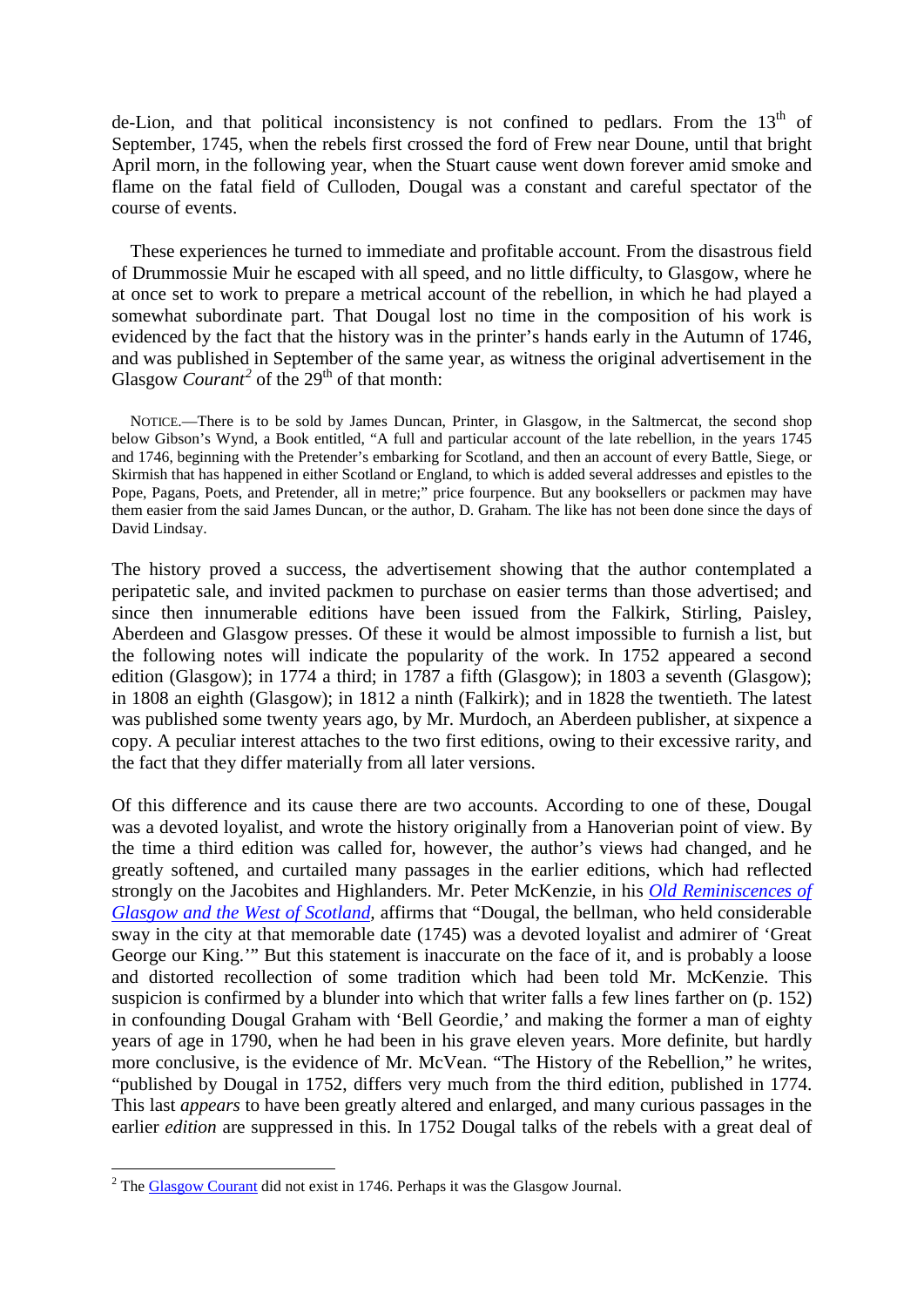virulence; in 1774 he softens his tone, and occasionally introduces apologies for their conduct." It will be observed here that Mr. McVean's statements are not based on personal knowledge and examination of the two editions, of the last of which he says that, 'It *appears*  to have been altered and enlarged.' But there is another point which throws doubt on the accuracy of the passage, viz.: the strange omission to notice the first, and therefore the principal edition of the history, which was published in 1746 —six years previous to the earliest version with which Mr. McVean seems to have been acquainted. In comparing the third edition with the original text, Mr. McVean says that 'many curious passages in the earlier *edition* are suppressed in this.' Why not *editions,* when there were two of them? The second account is the more popular, and likely to be true, although, in the absence of the two first editions, it is impossible to decide either way. According to this theory, Dougal was at heart an adherent of the Pretender, and when he returned to Glasgow, after the battle of Culloden, to resume his pedling, and to write his history, his Jacobite enthusiasm had in no way cooled.

Unlike many men more celebrated, whose figures bulk largely in history, Dougal did not allow misfortunes and disgrace to cool the fervor of his political convictions. In the confusion and turmoil of a campaign, where a man's creed is so often called in question, to the manifest danger of his head, it was but natural that he should exercise a little diplomacy in his dealings with hotheaded belligerents. But, to his honour, be it said, when clear of the smoke and perils of warfare, and safe at home in dear old St. Mungo, he stood up stoutly for the fallen cause, and infused an amount of Jacobitic ardor into his metrical productions that must have led many of his readers to regard him in the fight of one of the most renowned paladins of the late Stuart Court. So far, so good; but alas! for the stability of human principles, a few years later the office, vacant, of bellman to the city of Glasgow fell and as the Magistrates, being stout Protestants and strong Hanoverians, looked with suspicion, amounting even to positive disgust, on the supporters of Prince Charles, Dougal thought it prudent to sacrifice, to some extent, his political convictions to the honours of place. So he foreswore the Pretender, at least in public; revised his famous history, by the newer and truer light of a more liberal interpretation of events; and was appointed to the vacant office. Dr. Strang, referring to Graham's experiences in the campaign, remarks. "In this neutral situation (of suttler) he could act on either side, and it is credibly believed he did so; for, while his after circumstances in life forced him to declare himself boldly on the side of the high Protestant party of Glasgow, it is more than hinted that he had, in the outset of his career, exhibited a strong desire for Prince Charlie's success." George Caldwell, the well-known Paisley publisher, for whom Dougal wrote so many of his tracts, informed Motherwell that Graham had great difficulty in obtaining the bellmanship, owing to the magistrates having an ill-brew against Jacobites and Highlanders; and more than hints that Dougal had been actually in the service of the Pretender. This theory is also supported by local tradition, though that does not go for much, and by the internal evidence of the third edition, and the whole circumstances of Dougal's life. Whether the two first editions were Jacobite or Hanoverian, there is undoubtedly a strong leaning to the former side in all subsequent versions, which have a wonderfully strong look of having been written by an ardent well-wisher of the Stuarts, who was yet compelled from policy or fear to veil his love. As to the occasional explosions against Highlanders, these on the whole are good-natured and humorous; and it must be borne in mind that the kilted natives of the North were held in deep and general aversion by their brethren of the South, during the greater part of last century. The second edition was probably identical in substance with the first, but longer, owing to the narrative being brought down to a more recent date. As the original was published in September, 1746, it could not treat of events that took place in the two following months, and even years, and which are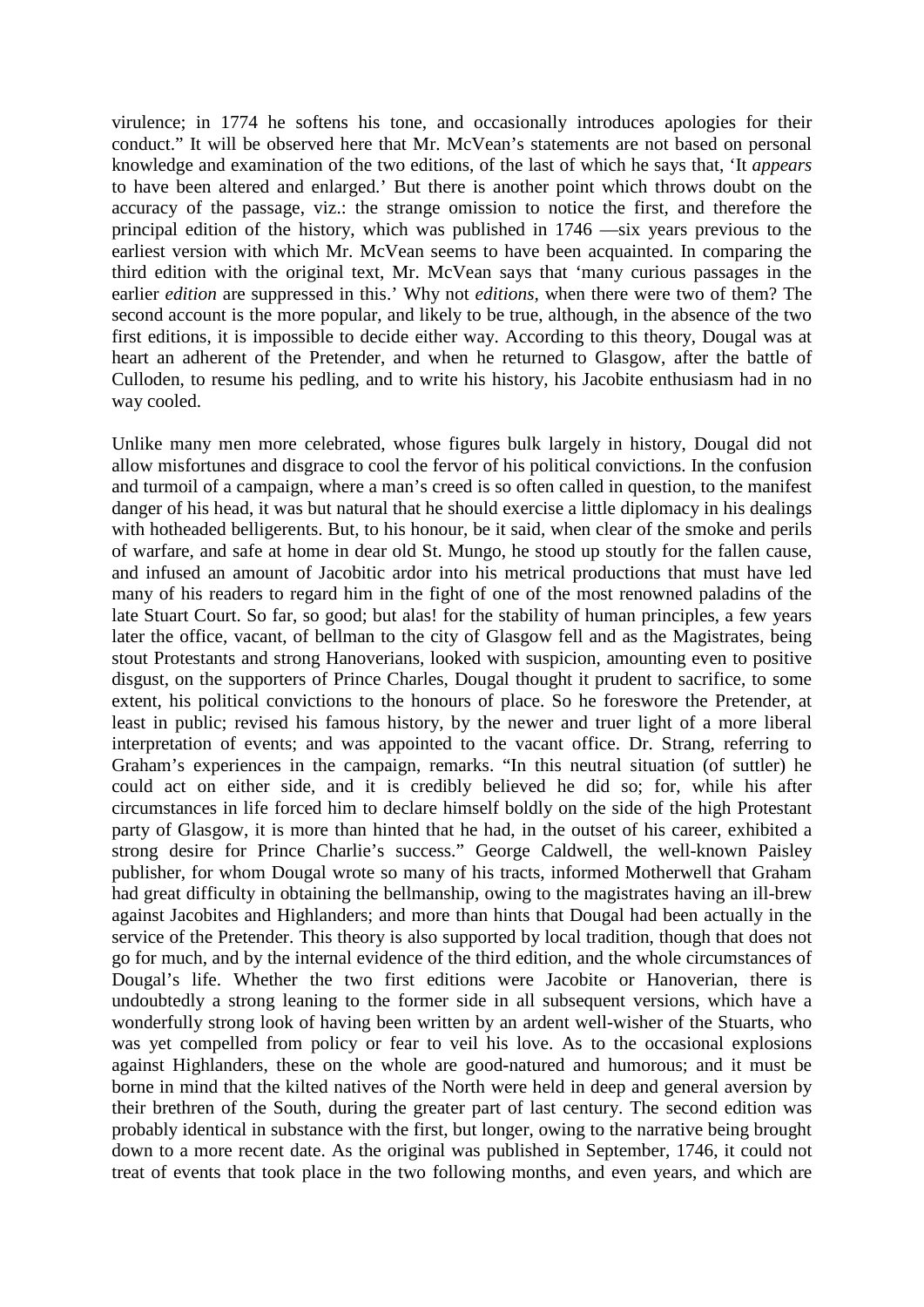recorded in the third, and probably, though with less fullness, in the second edition, which followed the first after an interval of six years. Events have been anticipated in order to show why the two first editions of Graham's history differ from later versions, and possess a distinct historical interest of their own. Unfortunately, it is now all but impossible to get a sight of the original text. Local antiquarians have applied to every imaginable quarter, and spent months in exploring out-of-the-way nooks, provincial book-stalls, and dust covered shelves in country libraries, but without success. The Advocate's Library in Edinburgh, and that of Glasgow University, contain only the eighth edition, which is perhaps the best known and most common of all. Yet, at least a few copies of the original history *must* be hidden somewhere. So late as 1830, the author of 'Waverly' had one in his possession, a facsimile of which he intended to publish, with the view of presenting it to the Maitland Club, but sickness intervened to derange his plans, and two years later, death stepped in and snatched the pen from the great magician. It is not yet too late, of course, to hope for the recovery of the book, in which there were surely many good points, when so shrewd a judge as Scott meant to publish it, saying, that "it contained some traits and circumstances of manner worth preserving." The fortunate person who succeeds in laying his hands on it may well exclaim with Thomas Hearne, when he happened on an old MS., "O most gracious and merciful Lord God, wonderful in thy Providence, I return all possible thanks to Thee for the care Thou hast always taken of me. I continually meet with most signal instances of this thy Providence, and one act yesterday, when *I unexpectedly met with these old MSS.,* for which, in a particular manner, I return my thanks, beseeching Thee to continue the same protection to me, a poor helpless sinner, and that for Jesus Christ his sake." It is not improbable, however, that the revised copy of the history differs but slightly from the original. Occasional passages, with a strong Jacobite tinge, would be modified, and perhaps, here and there, a line or two deleted, but the two versions are very likely the same in substance.

§ 4. The third edition consists of 5,376 lines, 189 pages, in Hudibrastic metre, arranged in 15 chapters, followed by three short miscellaneous pieces. Fronting the title page is the full length wood cut, representing the author, which is reproduced in our frontispiece, and the title runs as follows: "An Impartial History of the Rise, Progress, and Extinction of the late Rebellion in Britain, in the years 1745 and 1746, giving an Account of every Battle, Skirmish, and Siege, from the time of the Pretender's coming out of France until he landed in France again, with Plans of the. Battles of Prestonpans, Clifton, Falkirk, and Culloden, together with a Description of the Dangers and Travels of the Pretender through the Highland Isles, after the Break at Culloden.' By D. Graham. The third edition, with amendments. Glasgow: Printed by John Robertson, MDCCLXXIV." Campbell, in his history of Scottish poetry, dismisses Graham with contemptuous brevity, and in a manner that shows how little he knew of the history of the work. "In 1787, An Impartial History of the Rebellion in Britain in the years 1745 and 1746, by Douglas Graham, (fifth edition) was printed, at Glasgow, by John Robertson. This history is in a Hudibrastic metre. This is a sorry performance." This notice, though brief, contains two mis-statements in point of fact, and if the critic's own more elaborate compilation were criticised with equal uncharitableness, the verdict would not, perhaps, be much less severe. Dougal Graham was certainly no poet, but his account, though generally ungrammatical, and never rising into poetry, is written in an easy, and, at times, vigorous and graphic style. It possesses, besides, a certain historical value of its own, as containing many curious particulars, not elsewhere reported, based in a large measure, on the personal experiences of a sensible, quick-witted, intelligent observer of many of the principal incidents, in one of the most romantic passages in history. The verses, rude as they are, are lighted up by an admirable *naiveté* and humour, all the more delightful from their frequent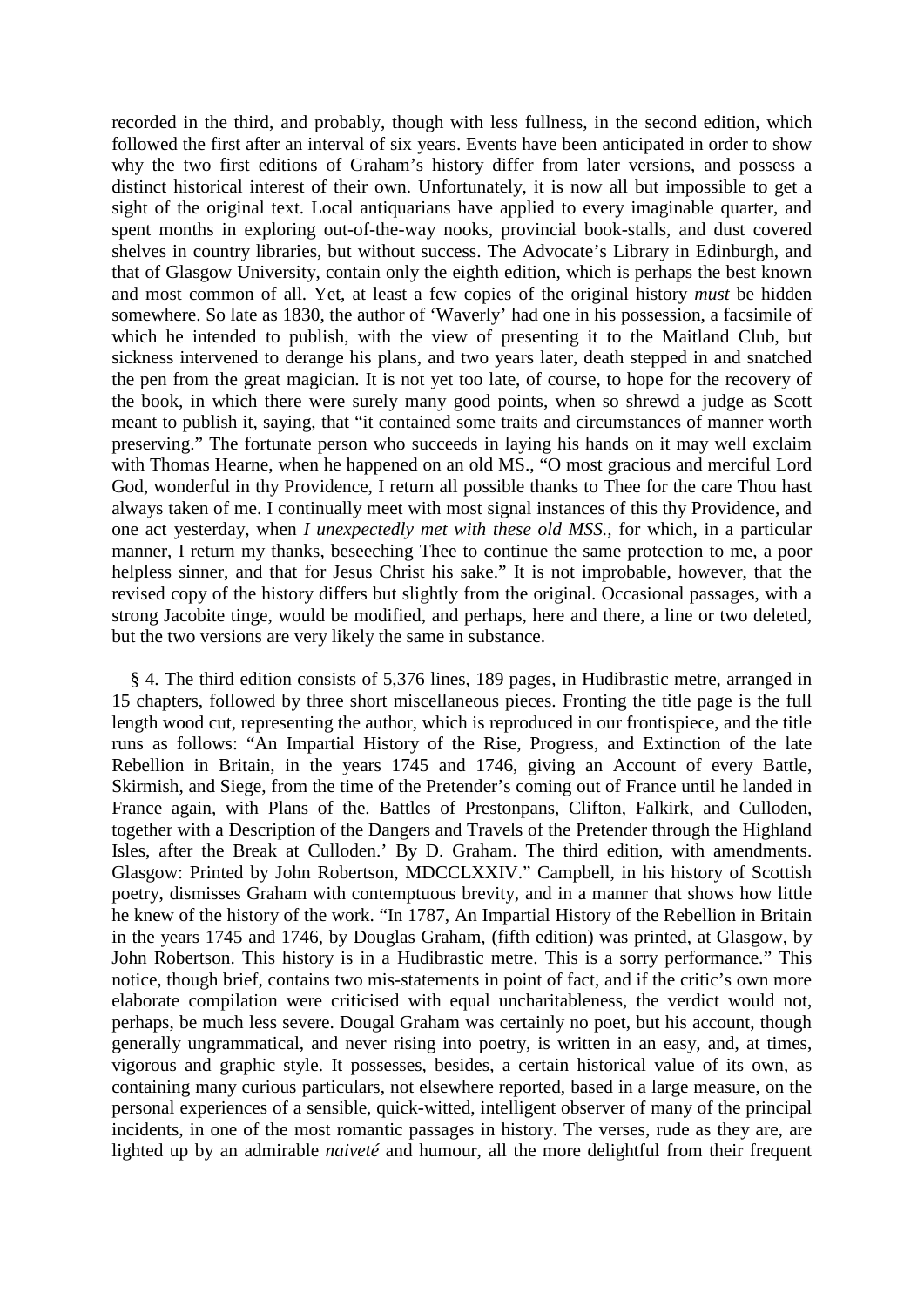unconsciousness. Many examples might be given, but the following may suffice. Writing of the Highland rebels, the historian says:

"As hunger will make men to steal, Forsooth they took both brose and kail, And when refresh'd they maroh'd away, *Yet some indeed forgot to pay."*

Again, there is a certain grim humour in the lines about the defeated royalists at Prestonpans:

"Altho' they did for quarter cry, The vulgar clans made this reply, *Quarter* yon curs't soldier's mad, It is o'er soon to go to bed."

Much in the same strain is the lament of the hungry English soldier, when trudging wearily over bad roads along with the Pretender's troops in their disastrous retreat from England:

"Woe worth the Scots, for they can feed On drinking water and eating bread; Their irony Boles do never tire On stony ground, or dub or mire; Beef or pudding they never mind, Them Scots can leave (live) on *snuffing wind.* For me, my belly clings to my back, Since I have joined this hellish pack. If in this state all soldiers be, The devil be soldier again for me."

The Highland 'Vicars of Bray' are neatly rapped across the knuckles in the verse:

"And when Duke William gain'd the day, It was for him, they then did say; But if Charles had chanc'd to prevail, *Some think* they'd told another tale."

This is deliciously Scotch. The next two extracts are given with some hesitation, as it is doubtful whether they should he interpreted in a serious, or half comical, half sarcastic light. The rebels besieged Fort Augustus with great vigor, but all their artillery, including a *great*  twelve-pounder, made comparatively little impression:

"Except (that) the cohorns and other bombs, Broke some roofs, beat down two *lums*; Three men, indeed, they did disable, And killed a poor horse in a stable."

Maddened by this unaccountable want of success, the assailants redoubled their exertions,

"And in a rage, before they tir'd, Near two hundred royal were fired,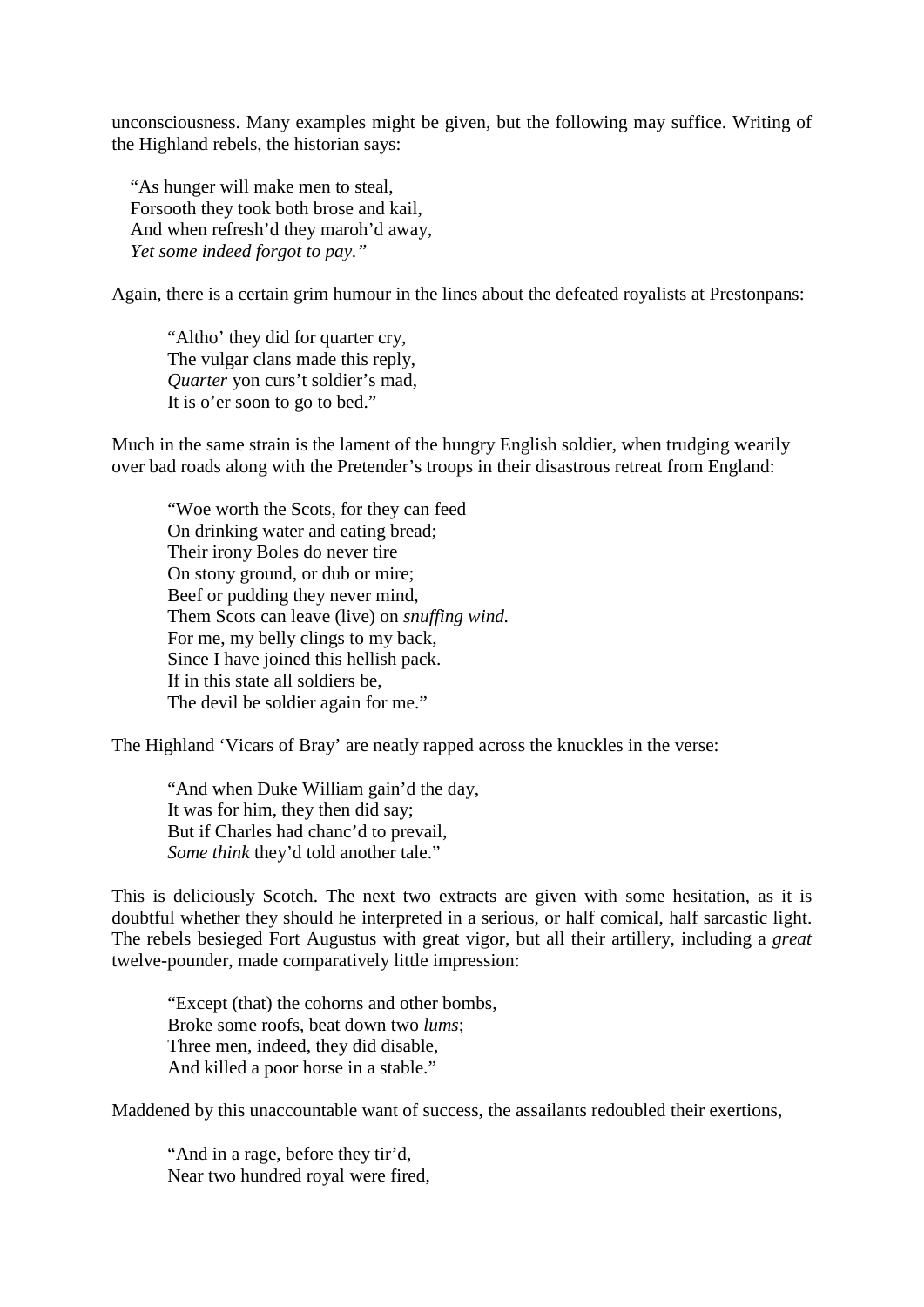And sixteen cannons, 'gainst the fort, As afterwards they did report; Yet did no harm was worth a fig, *But a poor soldier lost his leg."*

Under the same category of half unconscious humour, fall the three which follow. Conspicuous amid the plunder seized by the royal troops at the battle of Culloden was:

"— the baggage and military chest, (Its contents did of naught consist)."

The next might furnish a subject for the weird pencil of Gustave Dore:

"Soon after this the siege gave o'er, The cannons all off carriage driven, And trenches with the rocks made even; Then to all those who went to see, Like a potato field it seemed to be; Many dead bodies in't were found, *White noses sticking thro' the ground."*

Prince Charles having escaped to France, was commanded by the French King to quit that country, and, refusing to leave, was imprisoned. This was a little too much even for Stewart obstinacy, so

"Finding that it must be so, *He freely did consent* to go."

Many of the similes, again, remind one of the early masters in their intense simplicity. Thus Charles wondered,

"That Hawley was turned such a cow, As flee when none was to pursue."

The wretches, who crawled like ghouls over the field of battle to plunder, and rob, and kill, are reproved with amusing—one might almost fancy sympathetic—mildness.

"With durks and skians they tell a-sticking, For which they well deserv'd a kicking."

Of a large fort that was erected to defend Fort William, we are told,

"Dunghill-like, on a rock 'twas laid, In form of a potato bed."

Not less humorous is Flora MacDonald's heroic resolution on behalf of Charlie, when

she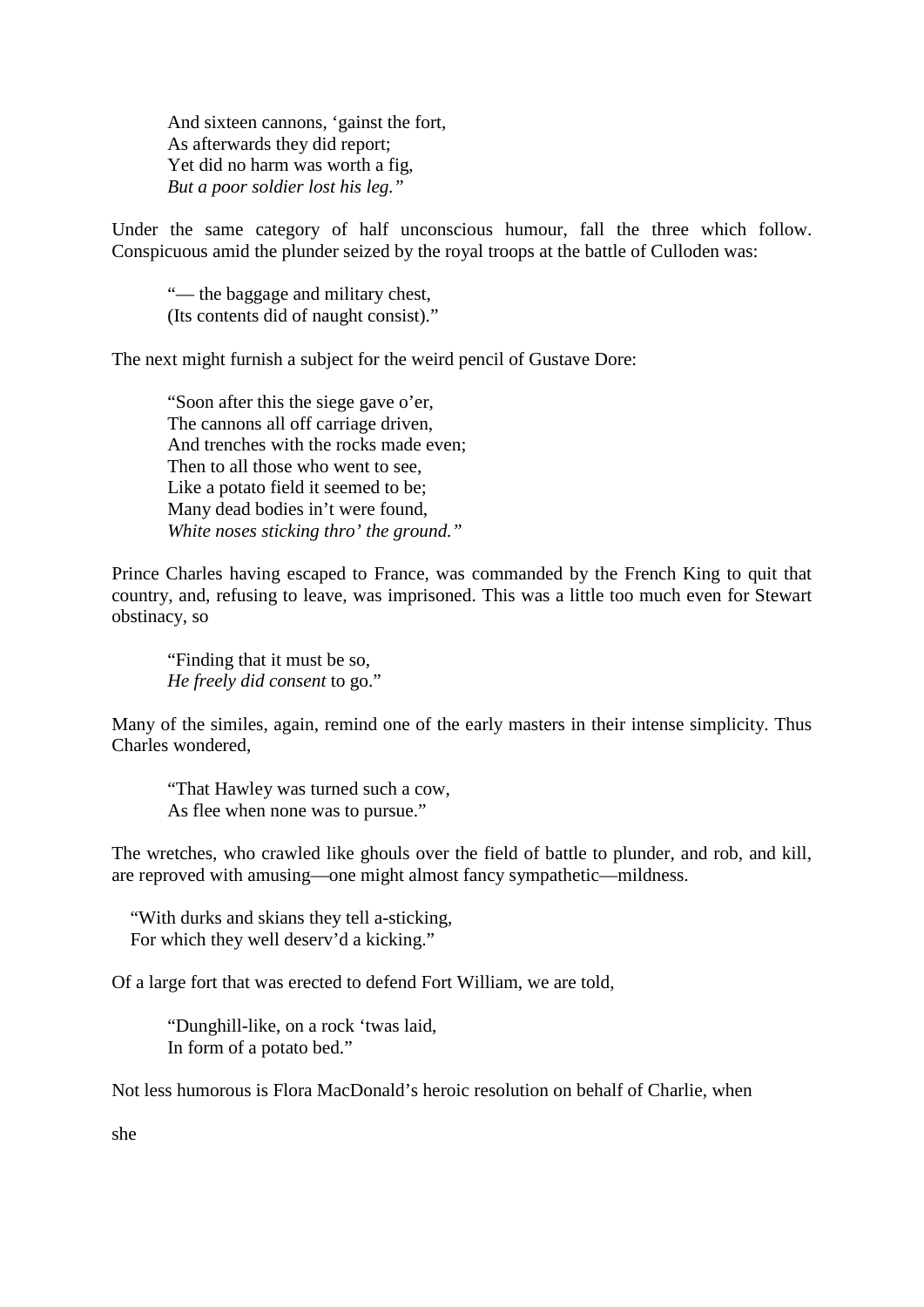"Vow'd by all was dear within her, She'd him relieve if they should skin her."

Or the description of the parting of the Prince and Lochiel:

"They wept, they kiss'd, and off he goes, While drops of blood fell from his nose."

Or the naive confession of Charles' faithful follower, the brave Sullivan, in justification of his somewhat hasty flight:

"For's life was preciouser to him Than all the Princes in Christendom."

Or our author's contemptuous estimate of certain foreigners,

"Three companies of Guise's therein, 'Gainst Highland fury not worth a pin."

For really strong and graphic description, the accounts of the fording of the Esk and the Spey, the march of Gordon's troops South from Aberdeen, the battle of Falkirk Muir, the feet-washing by the fugitive Prince, and the minute and . Hoggarthian picture of the Hessians, are well worth being studied; and once read are not easily forgotten.

§ 5. But, to return, Dougal went back to Glasgow in the summer of 1746, to resume his peddling, and write his history. In 1752 he styles himself 'Dougal Graham, merchant,'— 'merchant' being then used as a synonym for pedlar, and not in the large and important modern acceptation of the term. A rhyming merchant could not expect to be rich, and Dougal says:

"You Papists are a cursed race, And this I tell you to your face; And your images of gold so fine Their curses come on me and mine. Likewise themselves at any rate, For money now is ill to get. I have run my money to an en', And have nouther *(sic)* paper nor pen To write thir lines the way you see me, And there's none for to supplie me."

For some time Dougal seems to have combined the two functions of hawker and author, in which character he wrote and sold his *Magnum Opus,* and many of his earlier popular penny histories. At this time, hawking was a profession, not a trade. The fewness and badness of the roads, the rarity of even the rudest kind of conveyance, the non-existence of a cheap post, and the great distance of country hamlets from any market place or town, rendered the chapman or pedlar a necessity of everyday life. Hence—if a genial, witty, gossiping fellow, who could entertain the good-wife with all the latest news and 'clish-ma-claver' of the country side, at the same time that he disposed of his wares—*John Cheap* was a welcome and important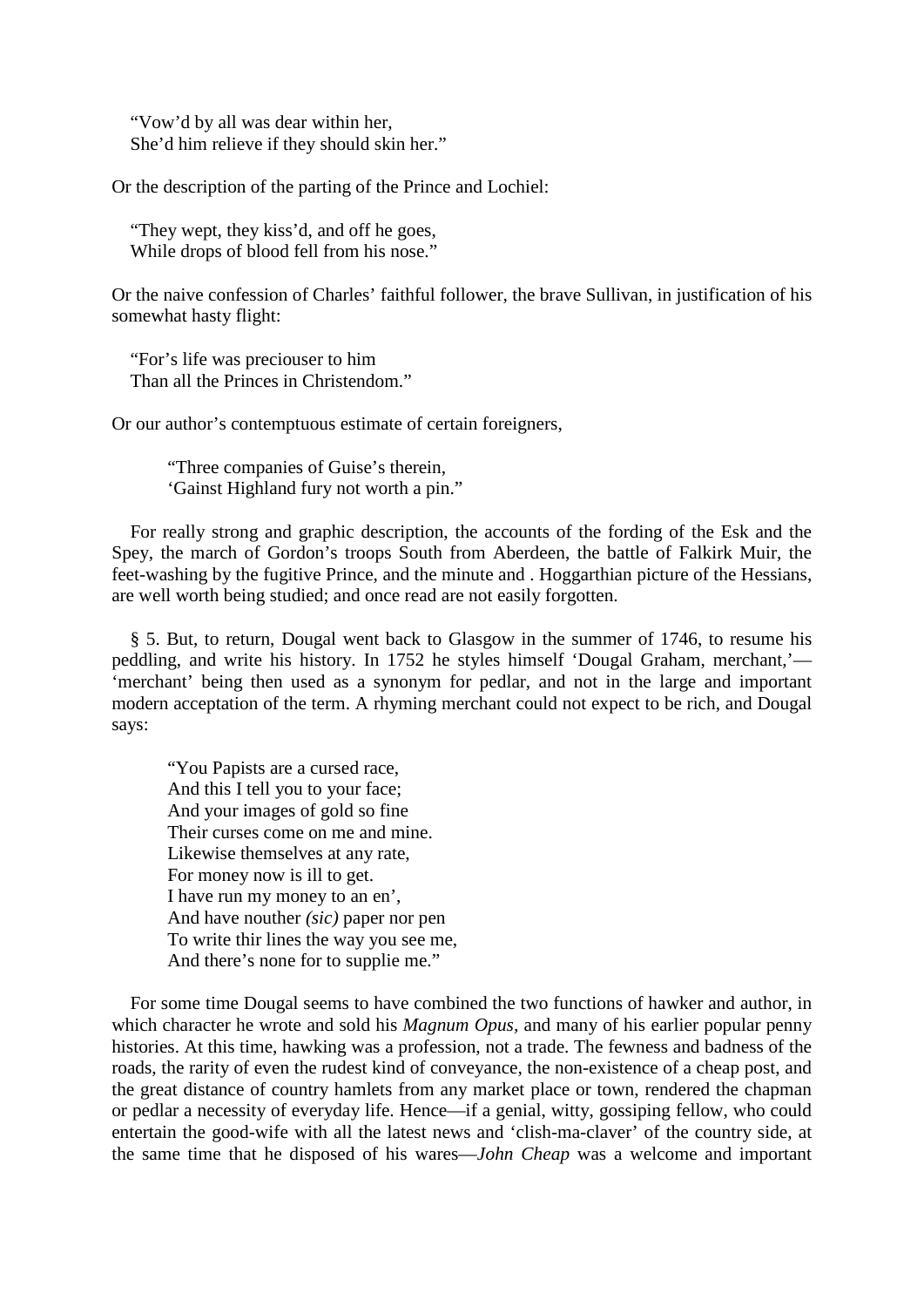personage at every fireside. Many of his tribe made large fortunes, and founded what are now among the houses of Glasgow's Merchant Princes.

*John Cheap himself, according to his biographer, 'turned chapman, when very young, in* hopes of being rich when he became old;' and Sir Walter Scott, in his *Kenilworth,* describes the trade as one of considerable importance. A pedlar, who arrived at the dignity of travelling with a packhorse, was indeed a person of no small consequence, and of equal social position with the most substantial yeoman or franklin whom he might meet in his wanderings. Between the riding and the walking packman there was all the difference that now exists between the large wholesale merchant and the petty dealer in small wares—a distinction which is well brought out in the concluding episode of *Lothian Tom's* experiences, where the country damsel expresses her contempt for him as a mere walking bagman, and not a packhorse merchant.

Dougal, therefore, must not be looked down upon by fastidious moderns because he carried a pack. Does not Mr. Buskin sell his own works, and was not the blind old bard of Chios a peripatetic vendor of ballads? But the witty packman had a soul above buttons and small wares. As his productions began to grow in popular favour, their author began, doubtless, to think that it became not the dignity of an historian to mete out tape with a vulgar ell-wand. So, at length, he threw off the pack forever, in order to devote himself to higher pursuits. In the neighbourhood of the Saltmarket he set up a small press, and composed and printed a great variety of popular works in prose and verse, including the famous *Turnimspike, John Hielandman,* and the *Courtship of Jockey and Maggy.* His success was such that the native publishers began to give him commissions, and he turned out a large amount of work for the Saltmarket press, and that of Paisley, Stirling, Falkirk, and Kilmarnock. He was most largely employed, perhaps, by Mr. George Caldwell, already mentioned, whose name appears on the title-pages of a large number of the early editions of Dougal's works. On the  $14<sup>th</sup>$  of June, 1764, the following advertisement appeared in the *Glasgow Journal:* 

Notice.—Whereas, Jean Stark, spouse to Dougal Graham, ale seller, above the Cross, Glasgow, has parted from her husband, he thinks it proper to inform the public that she be inhibit by him from contracting debt in his name, or yet receiving any debt due to him, after this present day.

It is doubtful if the Dougal Graham here named is the Dougal Graham of history, though there are traditions to the effect that, at one time of his career, Dougal had some connection with the spirit trade. In one sense, he was always a large dealer in spirits, but it is not so certain that he was actually a publican. His marriage is more doubtful still, not because in itself unlikely, but from the absence of all, evidence or tradition on the point. If he did marry Jean Stark, it was quite natural that his spouse and himself should quarrel. Great men, from Job and Socrates to Byron and Shelley, have been proverbially unfortunate in their wives, and it is not to be supposed that Dougal was an exception to the rule. In the absence of other evidence on the point, however, it will be safer to conclude that the advertisement above quoted did not refer to *the* Dougal Graham, but to an unfortunate namesake, whose domestic relations were not as happy as they might have been. The probability is that Dougal continued to write and print until sometime about the year 1772 or 1773, when the office of city bellman fell vacant. The precise date of this event has not been ascertained. Mr. McVean calculates that it could not have been earlier than 1770, as an old gentleman of his acquaintance remembered no fewer than four individuals, all of whom held the office before Dougal, and after the year 1764. Now, if this be so, it is not likely that there were four different bellmen in as many years, and it will be within the mark to fix the date of Dougal's appointment, at least, not sooner than 1772.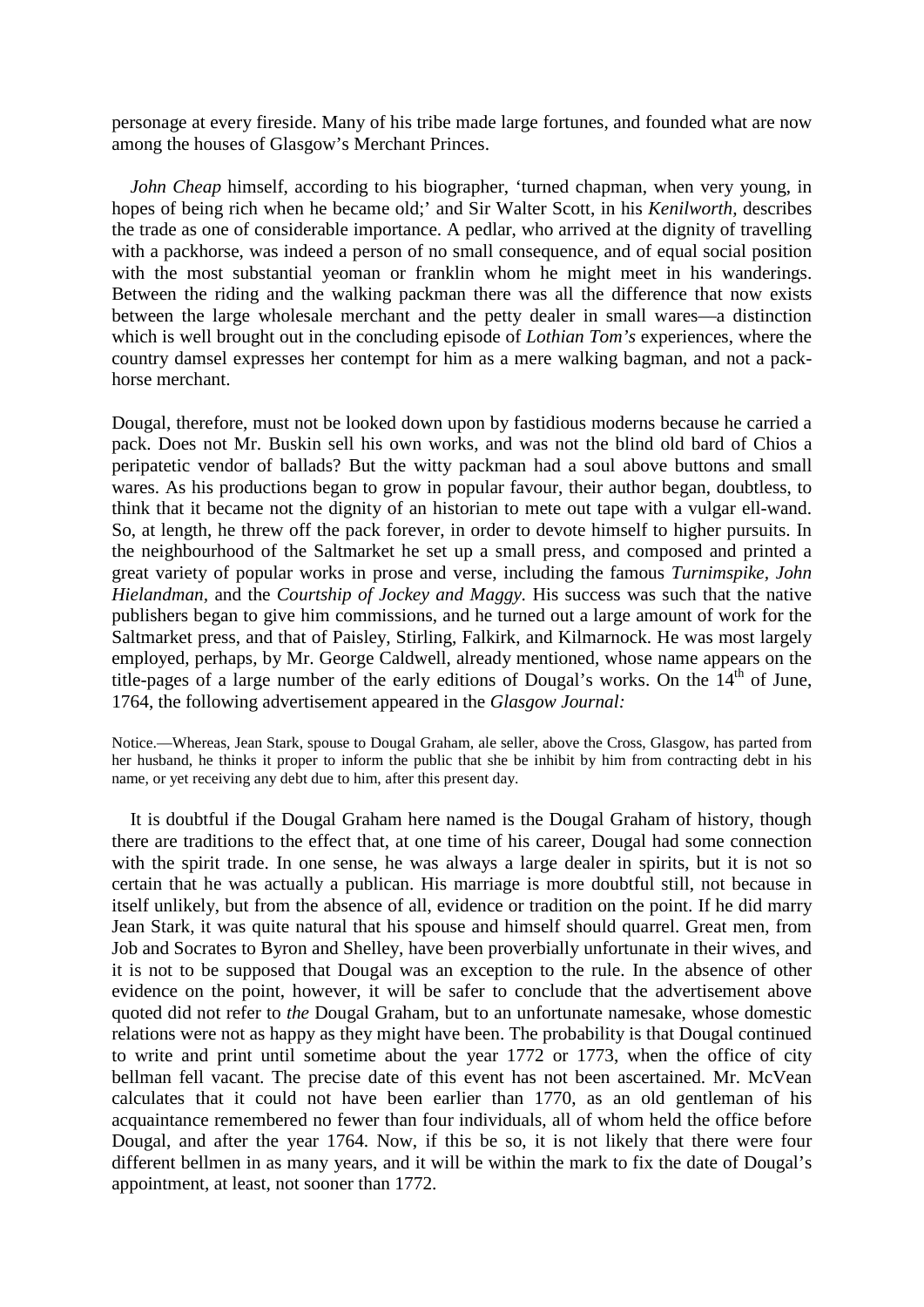§ 6. Previous to the year 1780 the office was of great importance, compared to what it became in later years, when the introduction of handbills, advertisements, and daily papers, led to its gradual decay and final abolition. When yet stage-coaches were the exception, it was the custom to send the bellman through the city to proclaim the arrival of the various mails; and things of the most trifling nature were made publicly known by the same medium. The post was, consequently, no sinecure, being, moreover, one of considerable honour. It was the bellman's duty, in the first place, to ring the 'skellat' bell, (in itself an article of prodigious antiquity, which had been handed-down through countless generations) and in the next place, he had to attend all meetings or councils, bell in hand, and arrayed in gorgeous scarlet livery, resembling that worn by the trumpeters, who herald the arrival of the Lords of Justiciary at the Assizes. For the performance of these duties the *incumbent* received £10 a year, besides many valuable perquisites. Thus, for the announcement of every movement of importance he received one silver sixpence, paid down to him in his 'loof;' for each sale on a magisterial warrant, one shilling; and when the herring boats came in on the  $4<sup>th</sup>$  of June, the King's birthday, with fish from the Gareloch, the bellman reaped a rich harvest of sixpences and shillings, for announcing the arrival of the "brave caller herrings," the first string of which he had to carry to His Honour the Water Bailie. It was of importance, therefore, that the person elected to so onerous an office, should have a clear, sonorous voice, and a retentive memory, to ensure which the appointment was decided by a public competitive examination. The place usually set apart for this trial of skill, which was held in presence of the civil authorities, was the court behind the old Town's Hospital, near the Clyde, and the thesis given out to the competitors was not infrequently the announcement of the arrival of the herring at the Broomielaw. In 1772, owing to various causes, the struggle for the place was keener than usual, and the introduction of various personal and political considerations, helped not a little to embitter the contest. At the first blush, Dougal seemed to stand head and shoulder above all rivals. His literary reputation, his ready wit, his good memory, his sharp voice, and his general popularity, were all in his favour. But Dougal's antecedents were against him. He was known to be the author of a history in which the Pretender was painted in warm and sympathetic colours, and it was more than suspected that he had not only drawn pen, but sword, on behalf of Charley. This was a veritable lion in the path, for the Glasgow Bailies, as became personages of so much civil and social distinction, were Protestant and Georgian to a man, and regarded all who sympathised with the Stuart line much as in older times, a rabid supporter of Popery and the Inquisition, would have looked upon a Lutheran or a Baptist. The loyalty of Glasgow was, indeed, traditional. Years before, in 1715 and 1745, her magistrates had boldly and without any hesitation declared for the house of Hanover, and three years later, in 1775, when the American War of Independence broke out, her citizens, at their own expense, raised a battalion, one thousand strong, known in military annals as the  $83<sup>rd</sup>$ .

So Dougal, with all his literary reputation to back him, had an uphill fight for the place. But difficulties were made to be conquered, and Dougal's genius was equal to the occasion. As George Caldwell told Motherwell, the poet, "Dougal in his youth was in the Pretender's service, and on that account, he had a sair faught to get the place o' bellman, for the Glasgow Bailies had an ill brew o' the Highlanders, and were just downright wicked against onybody that had melled wi' the Rebels; but Dougie was a pawky chield, and managed to wyse them over to his ain interests, pretending that he was a staunch King's man, and pressed into the Prince's service sair against his will, and when he was naithing mair than a hafhins callant, that scarcely kent his left haund frae his richt, or a B frae a Bull's fit." Doubtless, also, he called upon each of the magistrates and explained away the objectionable passages in his history, at the same time impressing the Bailie with a sense of his own merits and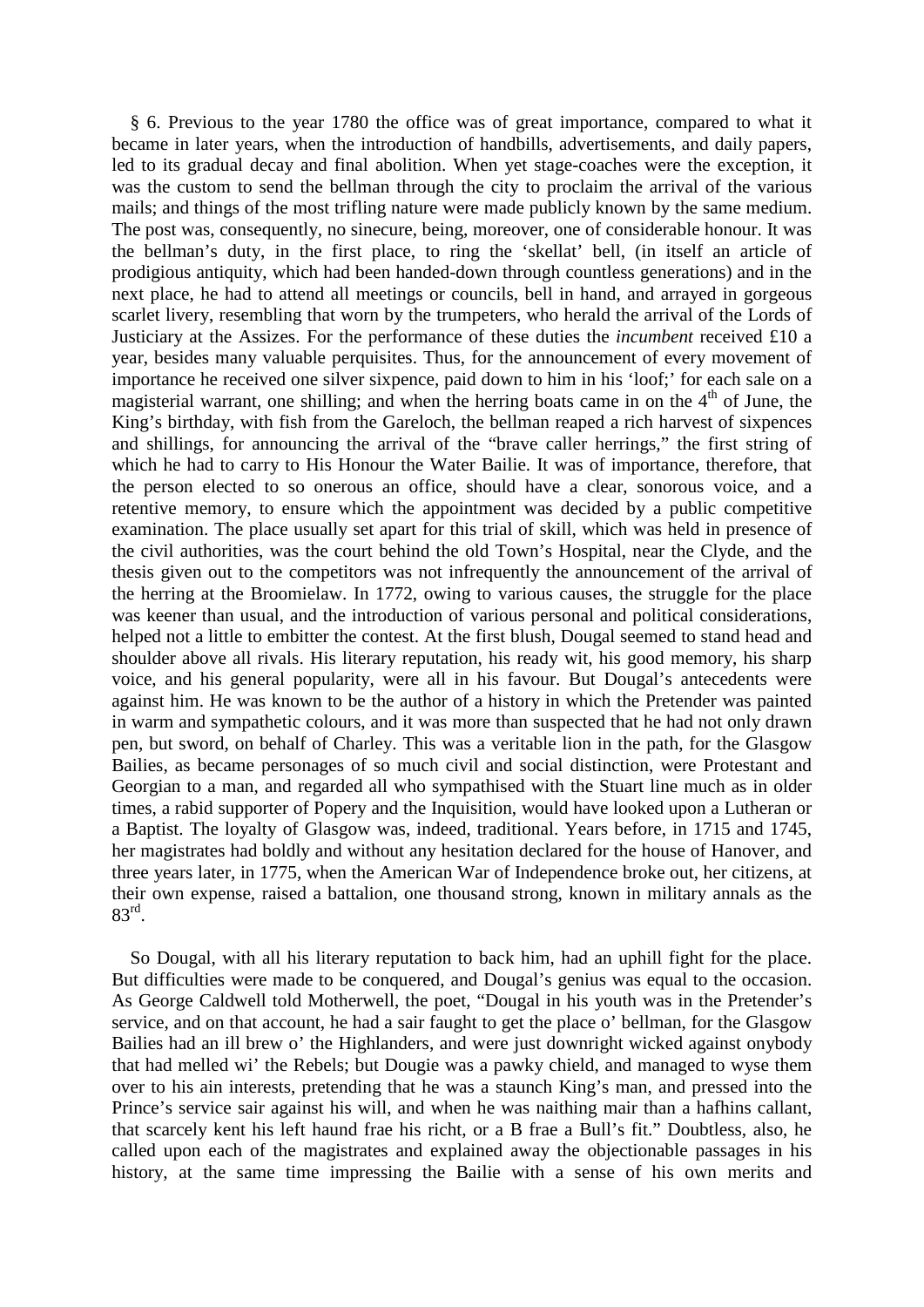attainments; and promising, perhaps, as a final clincher to his argument, to revise and modify his historical epic, as he certainly did in the third edition, which was published four years later. At any rate, Dougal was successful, for after the other candidates had cried and bawled, he surpassed them all, by roaring at the top of his voice—

"Caller herring at the Broomielaw, Three a penny—three a penny,"

adding with a grim sarcasm, that derived additional point from the fact that it was not yet the herring season:—

''Indeed, my friends, But it's a' a blessum, For the herring's no catch'd, And the boat's no come!"

A similar story is told of Dougal's great successor, just mentioned, Bell Geordie, whose caustic humour, rhyming abilities, and loquacious impudence, made him a public favourite. On the occasion of Geordie competing for the office of assistant-bellman, a large crowd assembled, and the notice to be called out ran as follows:

NOTICE There has just arrived at the Broomielaw, a boat-load of fine fresh herrings, selling at three a penny. — (Lingle, lingle, lingle.)

After several competitors had given a specimen of their talents, it came to the turn of Geordie, who boldly seized the bell, and, having given it a vigorous triple shake, roared the proclamation prescribed, in a stentorian voice, and added:—

"Now, my gude folks, this cry is all a hum, For herrings in the boat are yet to come; Therefore, ye needna fash to gang awa' To seek sic dainties at the Broomielaw; But if they come, and I'm town-crier then, I'll tinkle thrice my bell to let you ken."

Accordingly, Dougal was elected unanimously, and performed his official duties during the rest of his life with perfect satisfaction to his superiors and constituents. Everything, indeed, that is known of him, goes to show that he was the "Prince of Bellmen," superior even to his rival in renown, Bell Geordie. His quaint, but effective elocution, and his rhyming notices, invariably attracted large crowds of admiring youth to listen to his voluminous "O Yes ! O Yes's!"

Like his more distinguished professional brethren elsewhere, Dougal possessed an easy assurance of manner, combined with a frequent drollery, that made his hearers excuse his impudence for the sake of its wit. Many anecdotes were at one time in circulation, illustrating these traits in his character; but, almost without exception, these have perished, or been incorporated in popular collections of facetiæ. The only one which has been handed down in this connection is the following, two versions of which are given in the old chap-books. One day towards the close of the American War of Independence, as Dougal was shouting some notice in the Gallowgate, opposite the Saracen's Head Inn, in which several officers of the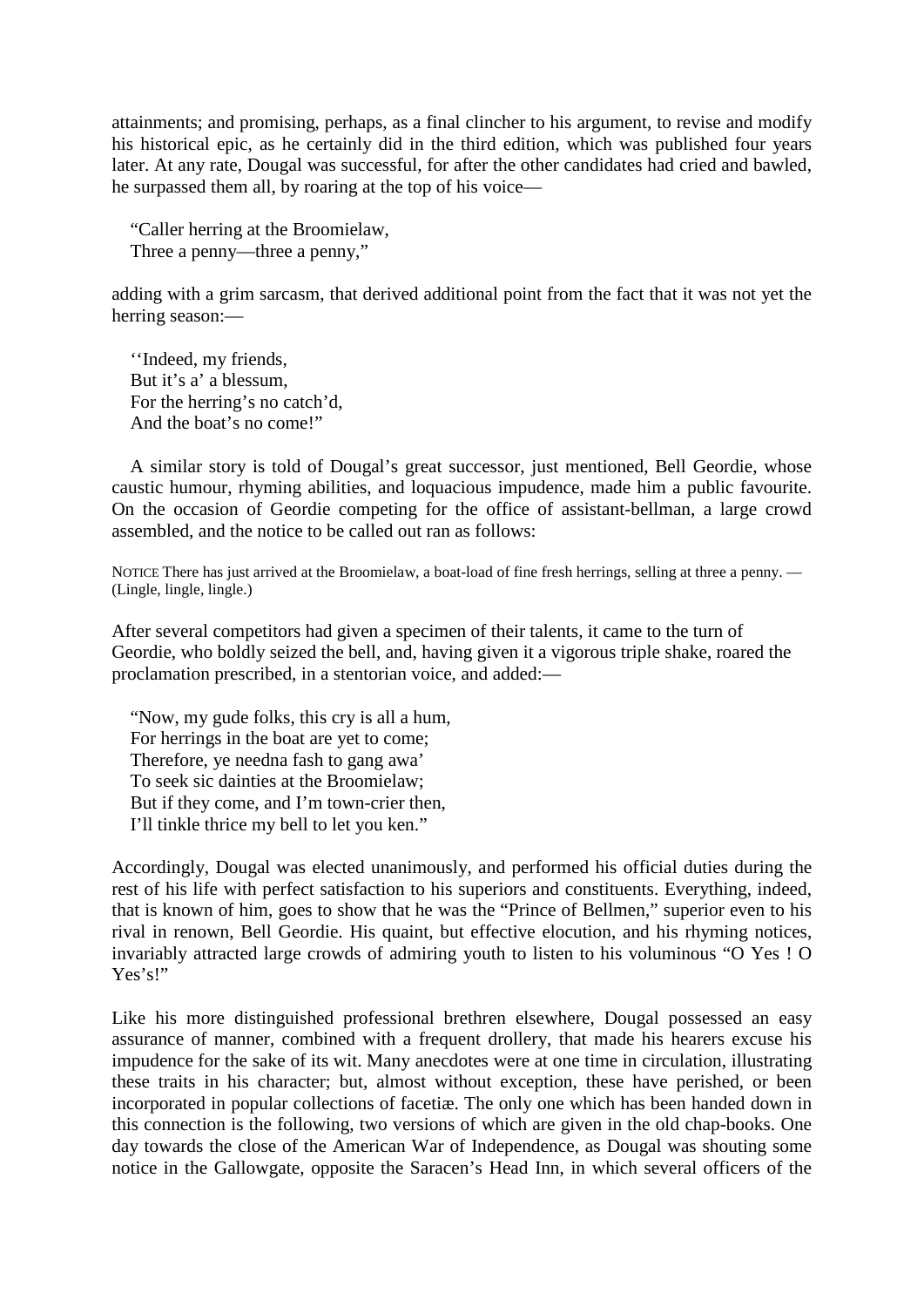42<sup>nd</sup> Regiment, then newly home from America, were dining, one of them threw up the window, and putting out his head, cried 'chaffingly:' "What's that you've got on your back, Dougal?" in unfeeling allusion to poor Dougal's hump.

"It's Bunker Hill," was the retort, "do you choose to mount?"

It must have been a goodly sight to see Dougal in his official robes, the cynosure of every eye in the busy Trongate, or the life and soul of the company in Mrs. McLarty's 'wee bit public,' where he and his cronies were wont to quench their native thirst. His must, indeed, have been a grotesque figure. 'A wee bit gash body under five feet high;' with a round, broad, red and much-seamed face; a prominent nose, truncated *à la Punch;* an Æsopian hump on one shoulder, and a large protuberance on one breast; legs of unequal length and peculiar shape; a long scarlet coat hanging down from the shoulders to the ground; blue breeches set off by white stockings, and large brilliantly buckled shoes: with an imposing cocked hat perched fiercely on one side of the massive head.

§ 7. But Dougal did not permit the delights of office to stifle his literary aspirations. He still kept his printing establishment and wrote voluminously. In addition to the 'Turnimspike,' and 'John Hielandman's remarks on Glasgow'—already referred to,—the former of which, according to Sir Walter Scott, was sufficient of itself to 'entitle its author to immortality,' the following may be assigned to this period of his life:

- 1. Lothian Tom.
- 2. John Falkirk's Witticisms.
- 3. John Falkirk's Cariches.
- 4. Janet Clinker's Orations, or Grannie McNab's Lectures.
- 5. John Cheap, the Chapman.
- 6. Leper, the Taylor.
- 7. The Grand Solemnity of the Taylor's Funeral.
- 8. The History of the Haveral Wives.
- 9. The Coalman's Courtship.
- 10. Silly Tom.

But these form only a moiety of Dougal's productions, for he was a most voluminous, and, according to McVean, a ready writer. A diligent collector might still find as many of Dougal's poems as would fill a volume. Mr. Caldwell, a most competent authority, affirms that "Dougal was an unco glib body at the pen, and could screed aff a bit penny history in less than nae time. A' his works took weel; they were level to the meanest capacity, and had plenty o' coarse jokes to season them. I never kent a history o' Dougal's that stack in the sale yet, and we were aye fain to get a hand o' some new piece frae him. Dougal was a lang time skellat bellman 'o Glasgow, and wrate the maist pairt o' his histories there." Another authority says that he wrote only when in the vein, and with marvellous facility; and Dr. Strang, on the authority, it is to be presumed, of Mr. McVean, says that Dougal—like Buchan the chronicler of Peterhead—commonly expressed his thoughts right off in type, sitting not at his desk but at the printer's case. From all of which it would almost appear that the unappreciative citizens of St. Mungo had in their midst, they not knowing, a bellman who united in himself the humour of Rabelais and the fluency of De Vega.

§ 8. Dougal seems to have written almost to the last day of his life. In all probability, indeed, his last malady seized him when in double harness,—sitting at his desk editing some new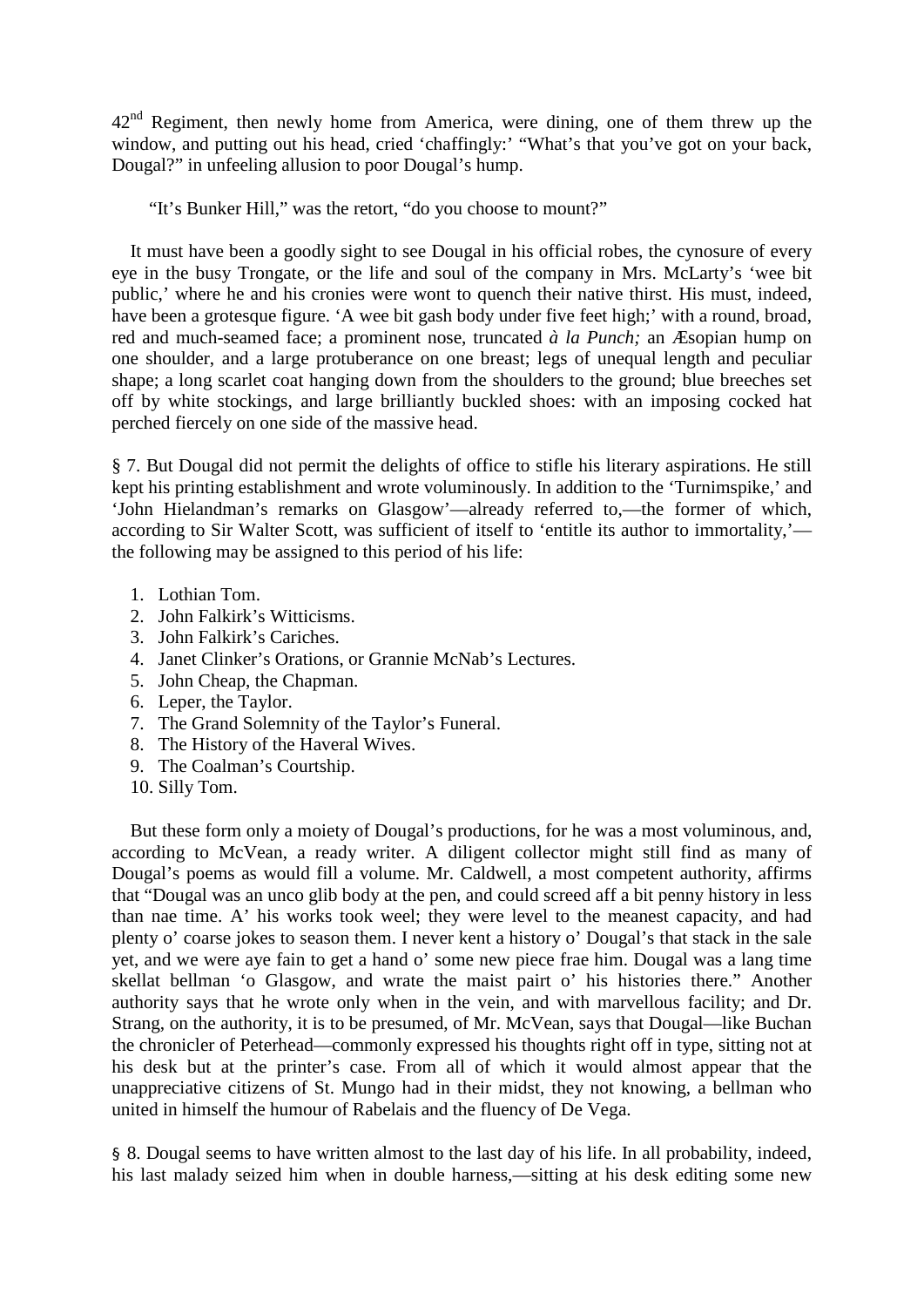facetious story, arrayed in his scarlet coat and blue breeches. At any rate the original edition of the second part of his *Leper the Taylor* was published in 1779; on the twentieth day of July in which year Graham died. Amid the noise and tumult of foreign wars, the great Roman Catholic Emancipation struggle, the eruption of Vesuvius, and the startling invasion of the Frith of Forth, by the redoubtable 'Paul Jones,' the poor bellman was allowed to slip away without so much as a passing obituary notice in the local papers. But although the editorial magnates of the Glasgow *Mercury* did not think the matter of sufficient importance to warrant the insertion of a couple of lines, unpaid, the author of so many famous and notable histories was not allowed to depart 'unhonoured and unsung.' Witness the elegy on his death, written in the same verse as Ferguson's on *Gregory,* and Burns' on *Tain Samson,* from which the following extracts are taken:

#### **"ON THE MUCH-LAMENTED DEATH OF THE WITTY POET AND BELLMAN."**

"Ye mothers fond! O be not blate To mourn poor Dougal's hapless fate, Oftimes you know he did you get

Your wander'd weans;

To find them out, both soon and late.

He spared no pains.

Our footmen now sad tune may sing, For none like him the streets made ring, Nor quick intelligence could bring

# Of caller fish,

Of salmon, herring, cod or ling.

Just to their wish.

The Bull Inn and the Saracen, Were both well served with him at e'en, As oftimes we have heard and seen

## Him call retour,

For E'nburg, Greenock, and Irvine,

At any hour.

The honest wives he pleased right weel When he did cry bran new cheap meal, Cheap butter, barley, cheese and veal,

Was selling fast.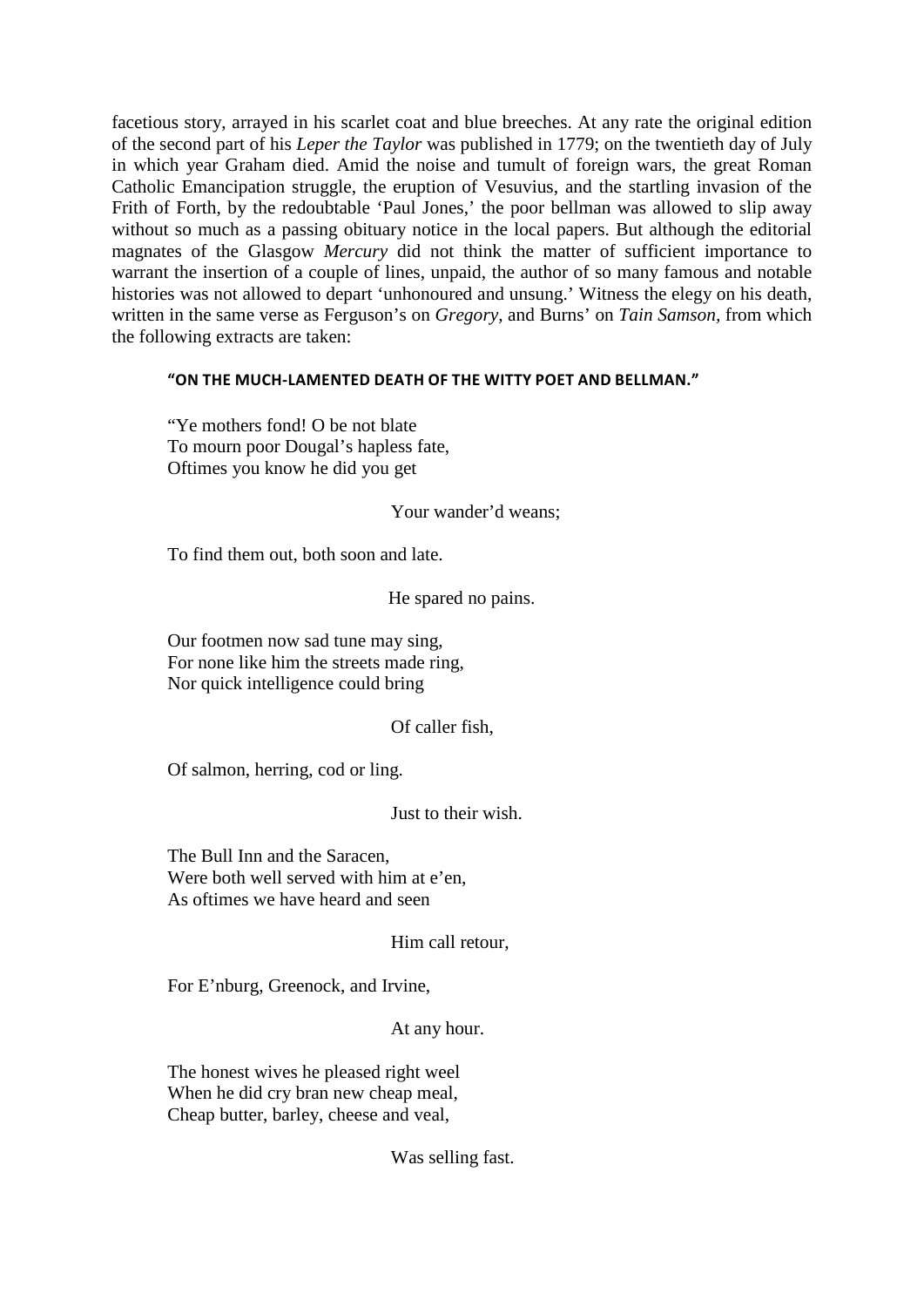They often called him 'lucky chiel,'

As he went past.

Had any rambler in the night, Broken a lamp, and then ta'en flight, Dougal would bring the same to light

'Gainst the next day,

Which made the drunk, mischievous wight

Right dearly pay.

It is well known unto his praise, He well deserved the poet's bays. So sweet was his harmonious lays;

## Loud-sounding fame

Alone can tell, how all his days

He bore that name.

Of witty jokes he had such store, Johnson could not have pleased you more; Or with loud laughter made you roar

As he could do;

He had still something ne'er before

Exposed to view."

§ 9. The above comprises all that is known of the life and history of this remarkable man. His character must be judged mainly from the internal evidence of his writings. One of the early editions of *John Falkirk's Cariches[3](#page-16-0)* contained a preface, part of which has been already quoted, confirming the tradition that still survives, as well as Motherwell's expressed belief, that one of the commonest of Dougal's many nicknames was 'John Falkirk.' "'John Falkirk,' commonly called the '*Scots' Piper,'* was a curious, little, witty fellow, with a round face and a broad nose. None of his companions could answer the many witty questions he proposed to them, therefore he became the wonder of the age in which he lived. Being born of mean parents he got no education, therefore his witty invention was truly natural; and being bred to no business, he was under the necessity of using his genius in the composition of several small books, of which the following Cariches was one which he disposed of for his support. He became the author of many small tracts, and the following curious and diverting pieces are said to be of his composition, viz.: 'The History of John Cheap the Cheapman;' 'The History of Haveral Wives;' 'Janet Clinker's Orations;' 'John Falkirk's Witty Jokes;' 'Jocky

<span id="page-16-0"></span><sup>&</sup>lt;sup>3</sup> [Catechism](http://en.wikipedia.org/wiki/Catechism)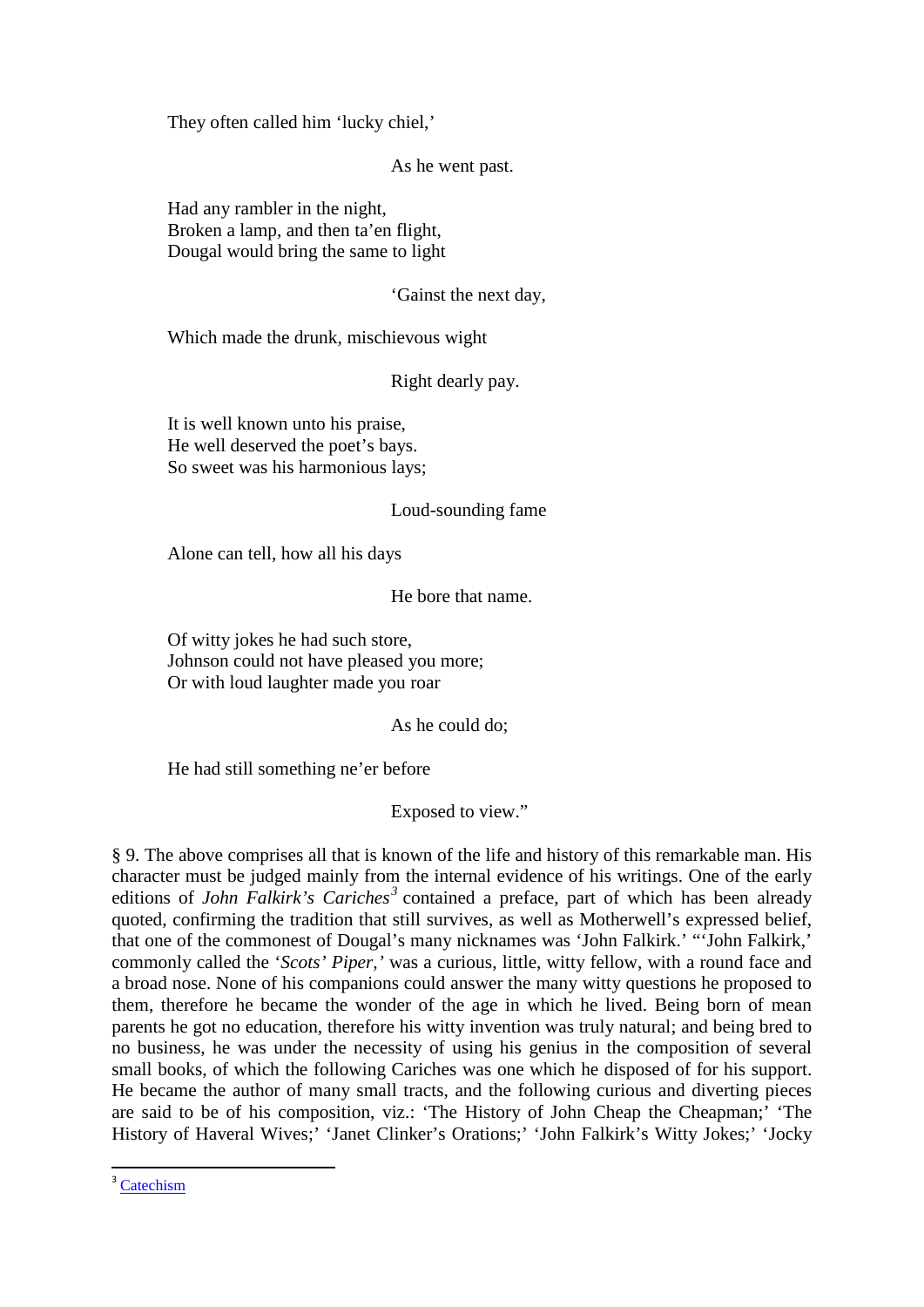and Maggy's Courtship;' 'The Proverbs of the Pride of Women;' 'History of Lothian Tom,' with many others, which are well known in Scotland, England and Ireland." It is certain, therefore, that Dougal was a fellow of infinite jest, quick at retort, always ready for fun, and flowing over with caustic wit and pawky humour; no better evidence of which could be desired, than his verses entitled 'John Hielandman.'

#### **JOHN HIGHLANDMAN'S REMARKS ON SCOTLAND.**

Her nainsel unto Glasgow went, An erran' there to see 't; And she ne'er pe saw a ponier town, Was stan'ing on her feet.

For a' the houses that be tere, Pe thieket wi' plue stanes, And a stane ladder to gang up, No fa' to prack her panes.

She'll gang upon a staney road, A street they do him ca', And when me seek the shapman's house, Her name be on the wa'.

I gang to seek a snish tamback, And standing at the corse, And tere I saw a dead man, Was riding on a horse.

And Oh! he pe a poor man, And no hae money claise, Te progs be worn aff her feet, And me see a' his taes.

Te horse had up his muckle fit, For to gie me a shap, And gaped wi' his great mouth, To grip me by the tap.

He had a staff into his hand, To fight me an he could. Put hersel' pe rin awa' frae him, His horse be unco' proud.

But I be rin around about, And stand about the guard,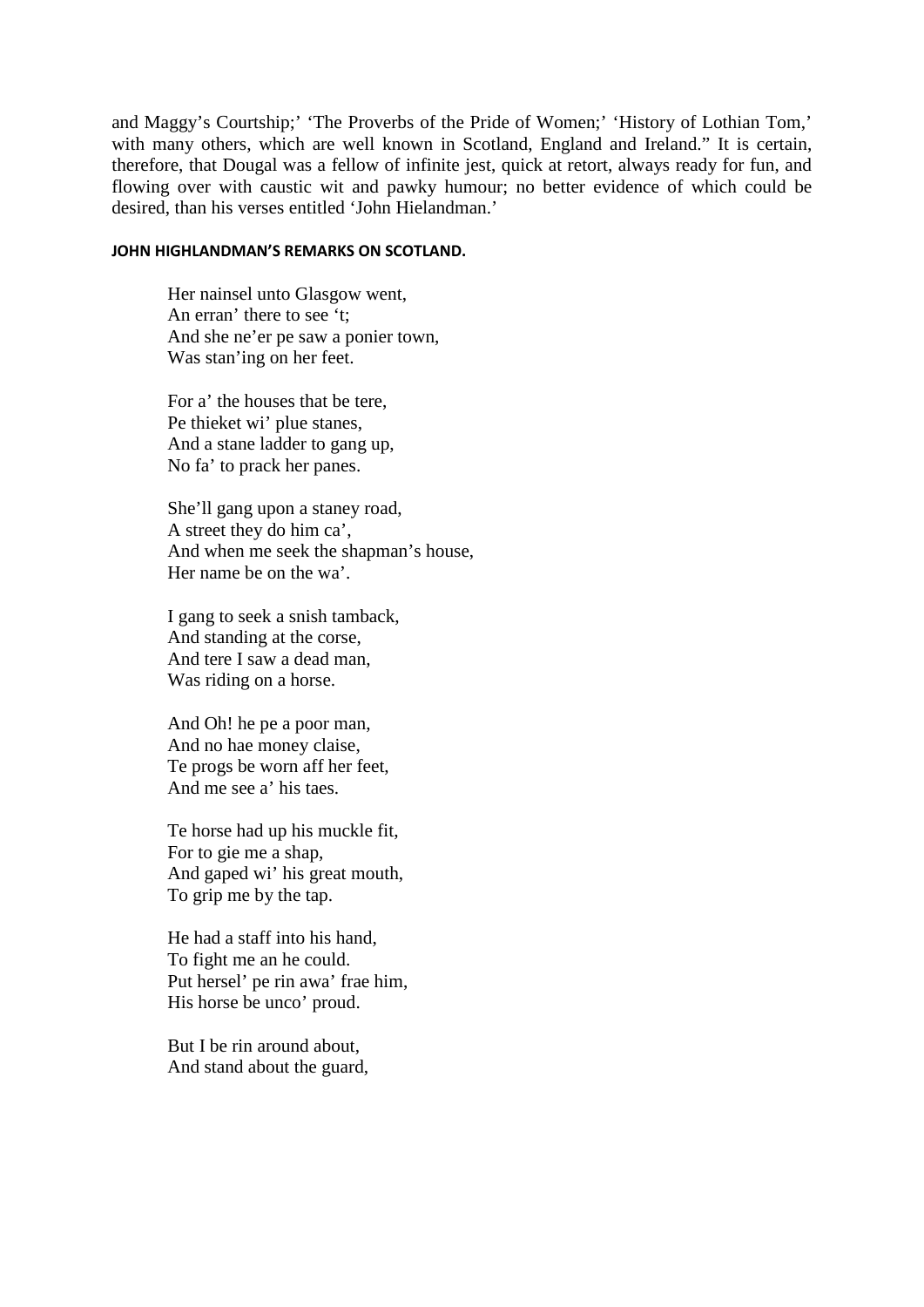Where I see the diel chap the hours,<sup>[4](#page-18-0)</sup> Tan me grow unco' fear'd.

Ohon! Ohon ! her nainsel said, And whaie will me go rin? for yonder pe te plack man, Tat purns te fouks for sin.

I'll no pe stay nae longer tere, But fast I'm rin awa'; An' see te man a thrawing reaps, Beside the Proomie-law.

An' Oh! she be a lang tedder, I speir fat they do wi't; He said, To hang the Highlandmans, For stealing o' their meat.

Hout, hersel's an honest shentleman, I'm never yet be steal, But whan I meet a muckle purse, I like her unco', weel.

Tan fare you weel you saucy loon, I fain your skin would pay, I came to your town the morn, but, And I'll gang out yesterday.

Tan she'l gaed to her quarter house, The toor was unco' pra'. For tere they had a cow's husband, Was pricket on the wa'.

O tere we gat a shappin ale, And tan we gat a supper, A filthy choud o' chappit meat, Was boil'd amang a butter.

It was a filthy, dirty beef, His bains was like te horn; She was a calf wanting the skin, Before that he was born.

Next day I'm gang upon the kirk, To hear a lawland preach,

 $\overline{a}$ 

<span id="page-18-0"></span><sup>&</sup>lt;sup>4</sup> At that time a clockmaker in Irongate had a figure of the devil which struck the hours.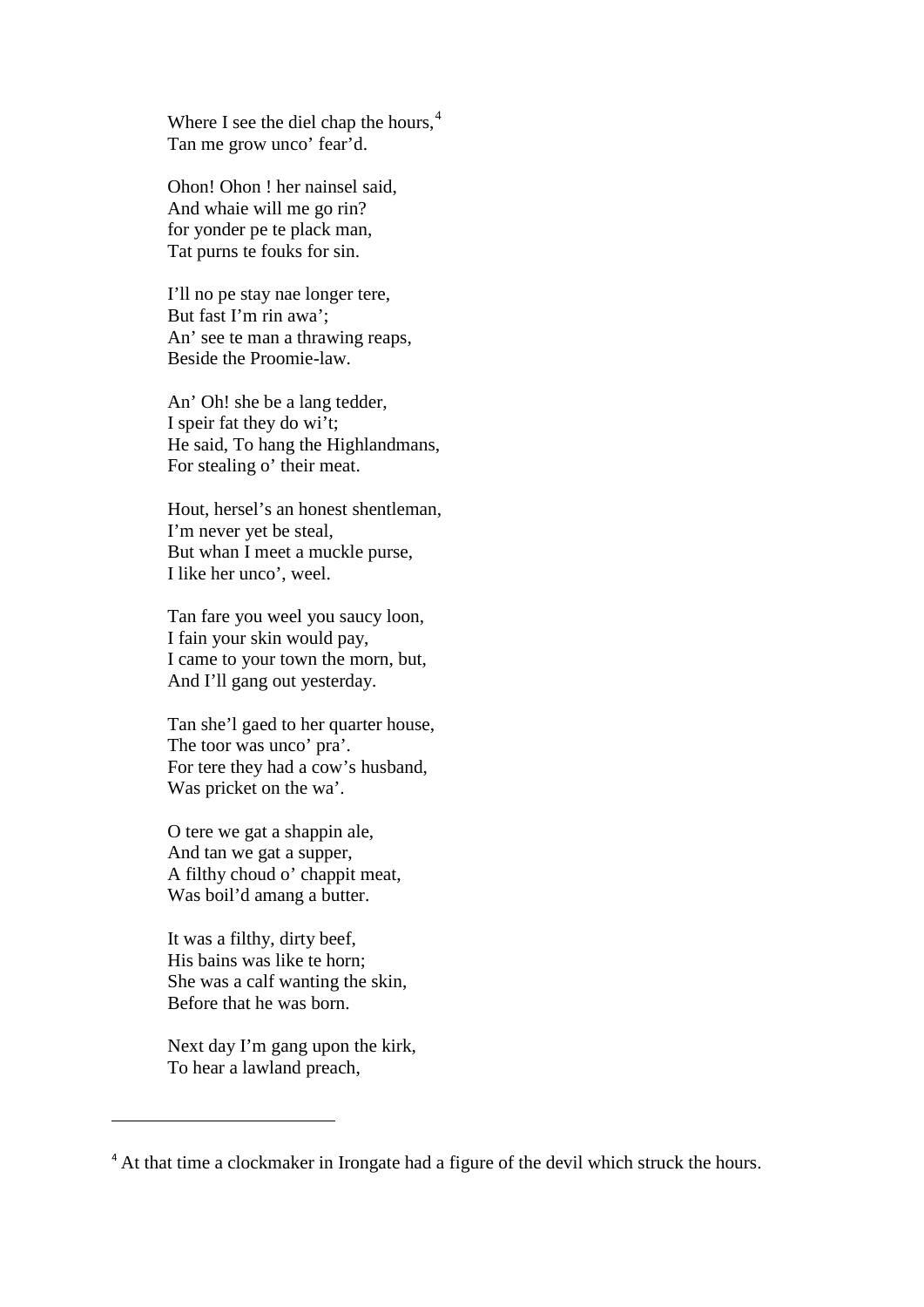And mony a pony sang the'l sing, Tere pooks they did him teach.

And tere I saw a ponny mattam, Wi' feathers on her wame, I wonder an' she be gaun to flee, Or what be in her min'.

Another mattams follow her, Wha's nerse was round her cogs; And clitter, clatter, cries her feet, She had on iron brogues.

And tere I saw another mattam, Into a tarry sack, And twa poor mans be carry her, Wi' rapes about hims neck.

She pe sae fu' o' fanity, As no gang on the grun', Put twa poor mans pe carry her, In a barrow covered abune.

Some had a fish tail till her mouth, And some pe had a bonnet, Put my Shannet and Donald's wife, Wad rather hae a bonnock

In a similar vein is the *Turnimspike,* which Sir Walter Scott thought sufficiently meritorious to immortalise its author, even if he had written nothing else, and of which an incomplete version was published by Burns.

#### **THE TURNIMSPIKE.**

''Hersell pe Highland shentleman. Pe auld as Pothwell Prig, man: And many alterations seen, Amang te Lawland whig, man.

## Fal, &c.

First when her to the Lawlands came, Nainsell was driving cows, man; There was nae laws about him's nerse, About the breeks or trews, man.

Nainsell did wear the philibeg, The plaid prick't on her shouder; The guid claymore hung pe her pelt, De pistol sharg'd wi' pouder.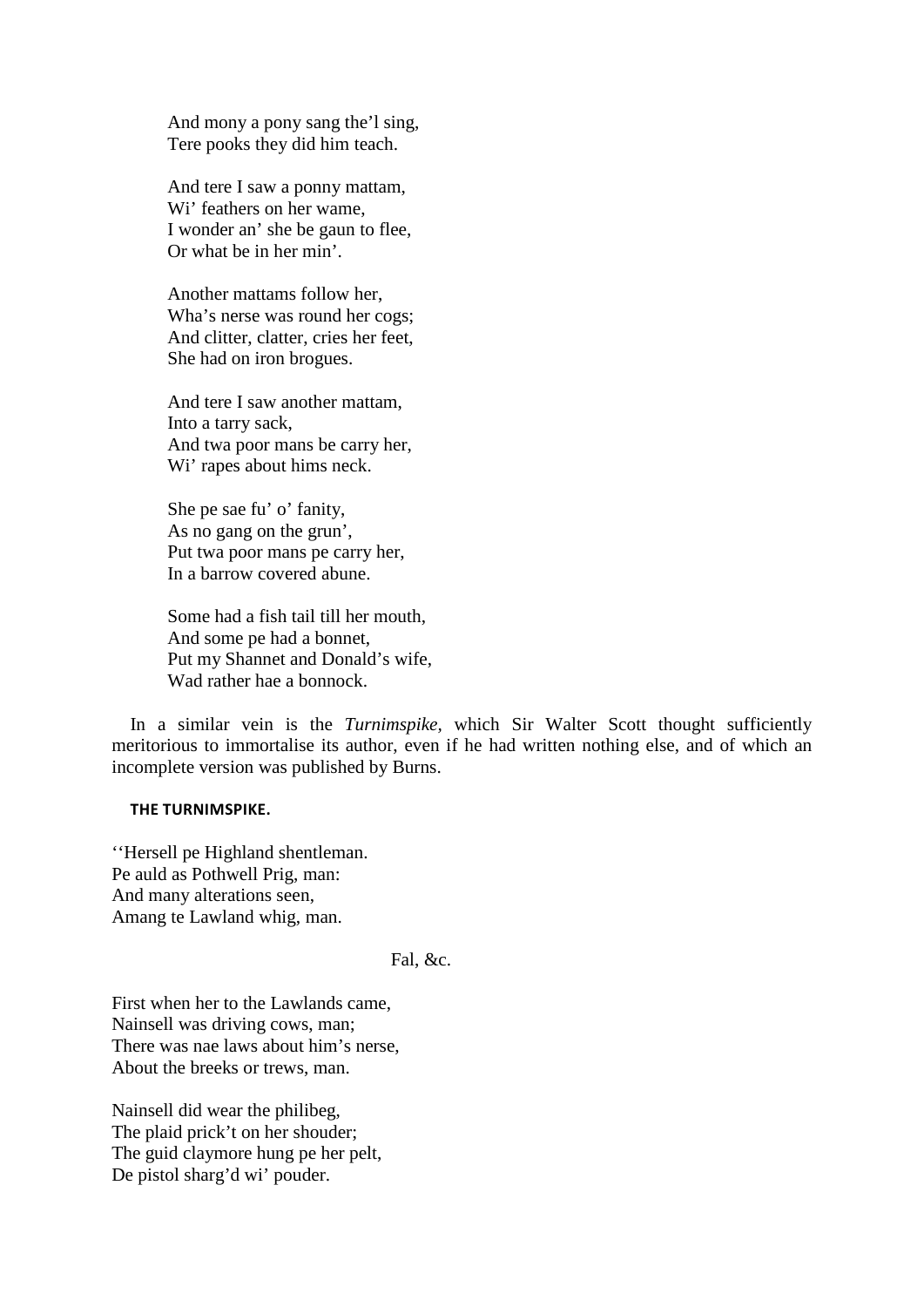But for whereas these cursed preeks, Wherewith man's nerse be locket, Ohon! that e'er she saw the day! For a' her houghs be prokit.

Every ting in de Highlands now Pe turn'd to alteration; The sodger dwall at our door-sheek, And tat's te great vexation.

Scotland be turn't a Ningland now, An' laws pring on de cager; Nainsell wad durk him for his deeds, But, oh! she fears te sodger.

Anither law came after dat, Me never saw de like, man; They make a lang road on the crund. And ca' him *Turnimspike,* man.

An' wow she pe a ponnie road, Like Loudon corn-riggs, man; Where twa carts may gang on her, An' no preak ithers legs, man.

They sharge a penny for ilka horse, (In troth they'll no be sheaper;) For naught put gaun upo' the crund, And they gie me a paper.

They tak the horse then by te head, And tere tey mak her stan', man; Me tell tem, me hae seen te day, Tey had na sic comman', man.

Nae doubt nainsell maun draw his purse, And pay him what him likes, man; I'll see a shudgement on his toor, Tat filthy Turnimspike, man.

But I'll awa to the Highland hills, Where te'il a ane dare turn her, And no come near to your Turnimspike, Unless it pe to purn her."

Fal, &c.

§ 10. That Dougal loved good ale, may be gathered from his own confession, from his traditional reputation, and from his works. There, *John Cheap, Leper, The Coalman's Marriage, etc, literally reek of the odours of the tavern, and whether it be a courtship, a*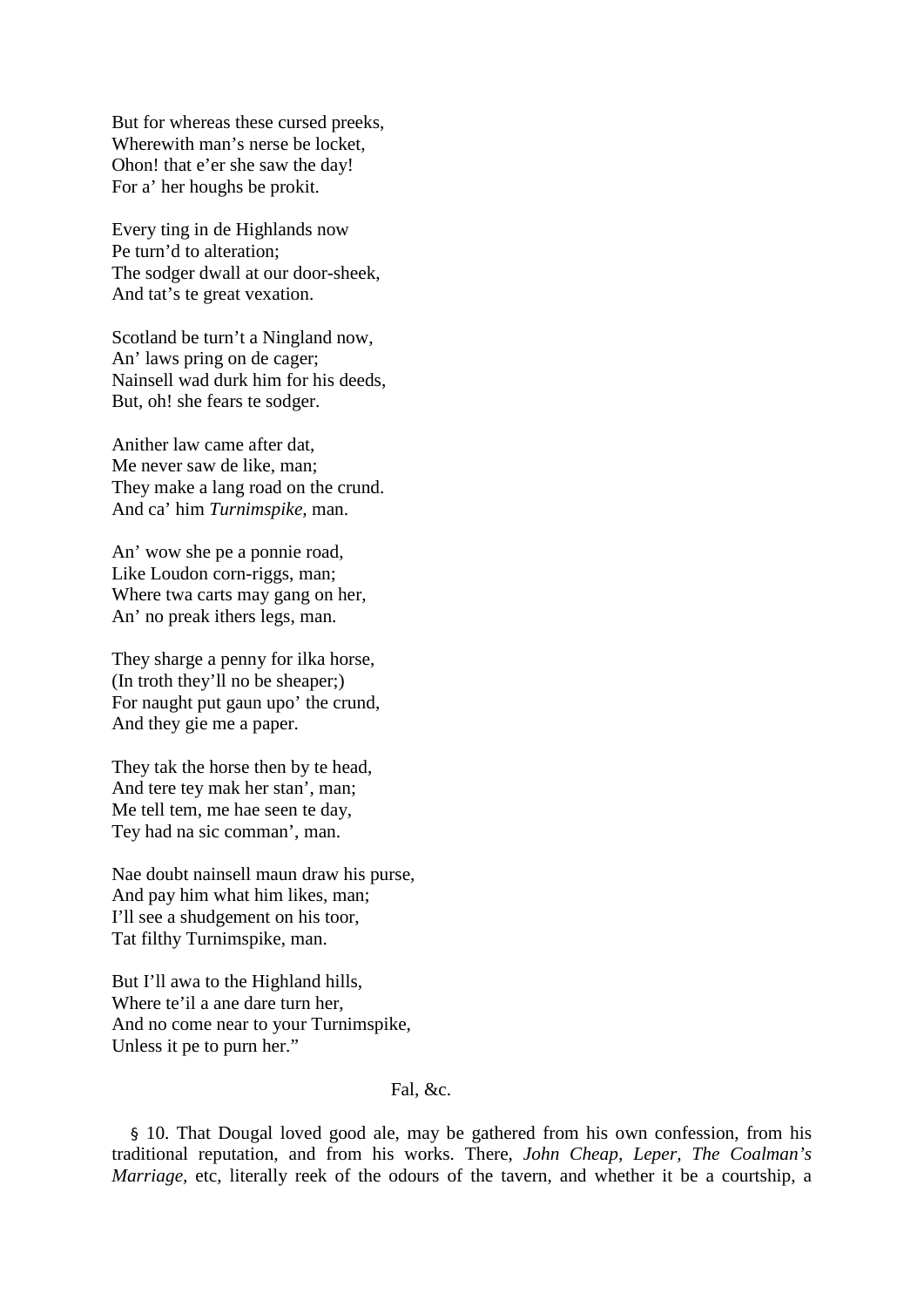wedding, a christening, a funeral, a birth, or the 'swapping' of an old horse, the *dramatis personae* are made to wade through a sea of ale. Curiously enough whiskey is seldom mentioned, although it can hardly be doubted that so good a judge of liquor as Dougal was not unfamiliar with the flavour of Islay and Campbelton. Although a man of letters, and having some pretentions to being considered a poet, Dougal's tastes and nature were of the earth. His talk is ever of the table, and he seldom takes his eyes from the brose or kailpot. Doubtless, poor Dougal, in his many severe and friendless tramps through the country, with empty pack and emptier stomach,—foot-sore, houseless and worn,—had suffered much from the pangs of hunger, and was thus led to attach paramount importance to plenty food and a warm bed. In his great History he dwells more upon the want of food and 'proper apartments' than upon the real horrors of war, and sees nothing in the trials of the Prince deserving of so much, and such constant sympathy, as the scarcity of victual and the absence of blankets, which he had so frequently to encounter. With what a sympathetic groan does he pity the poor rebels,—

"The men half mad for want of pay Had little to eat, what's worse, I say?"

Clearly, in Dougal's opinion, nothing. Over and over again does the hungry camp suttler harp on the same string:

"They had no meat, mutton or beef, Of cheese and butter no relief; The cry among them night and day, Was, *Give me money, meat and pay."*

So, too, the only occasions on which Dougal ever shows any appreciable amount of poetic fervour in recounting the hardships of the Pretender, is when he bewails the absence of beef. Other things might be borne; all hope of ever reconquering an ancestral throne might perish; his most leal friends might die like dogs by the hands of the common hangman, and still the deserted Prince might contrive to live in comparative comfort; but how was it possible that he could have a stomach for anything, when he had not anything for his stomach! Of a verity, Dougal was in the right, and knew, better even than Spenser, 'what hell it is in fasting long to bide.' But it may be doubted if Dougal fasted as much as more important personages. His code of ethics, never a severe one, had been indefinitely relaxed by the experiences of camp life; and one can hardly resist the conclusion that he himself was not the least active of the 'many of Charley's crew,' who, he writes,

"indeed, were greedy, To fill their bellies when they were needy; They cocks and hens, and churn and cheese, Did kill and eat, when they could seize."

There is some confusion here between the live and inanimate stock, but the object and ultimate results were much the same. "The Highlanders," says the preface, "STEALT, RAIVT, AND SIPPPD THE KIRN,—I really think pinching Hunger caused most of the disorders." The emphasizing of hunger by capitalizing the initial letter deserves attention. Still more significant is the naive apology for what the Prussians called, in the late war, 'requisitions,' and the French, 'theft,' but which Dougal, less hardened, than the one, and more cautious than the other, merely talks of as a 'failing.'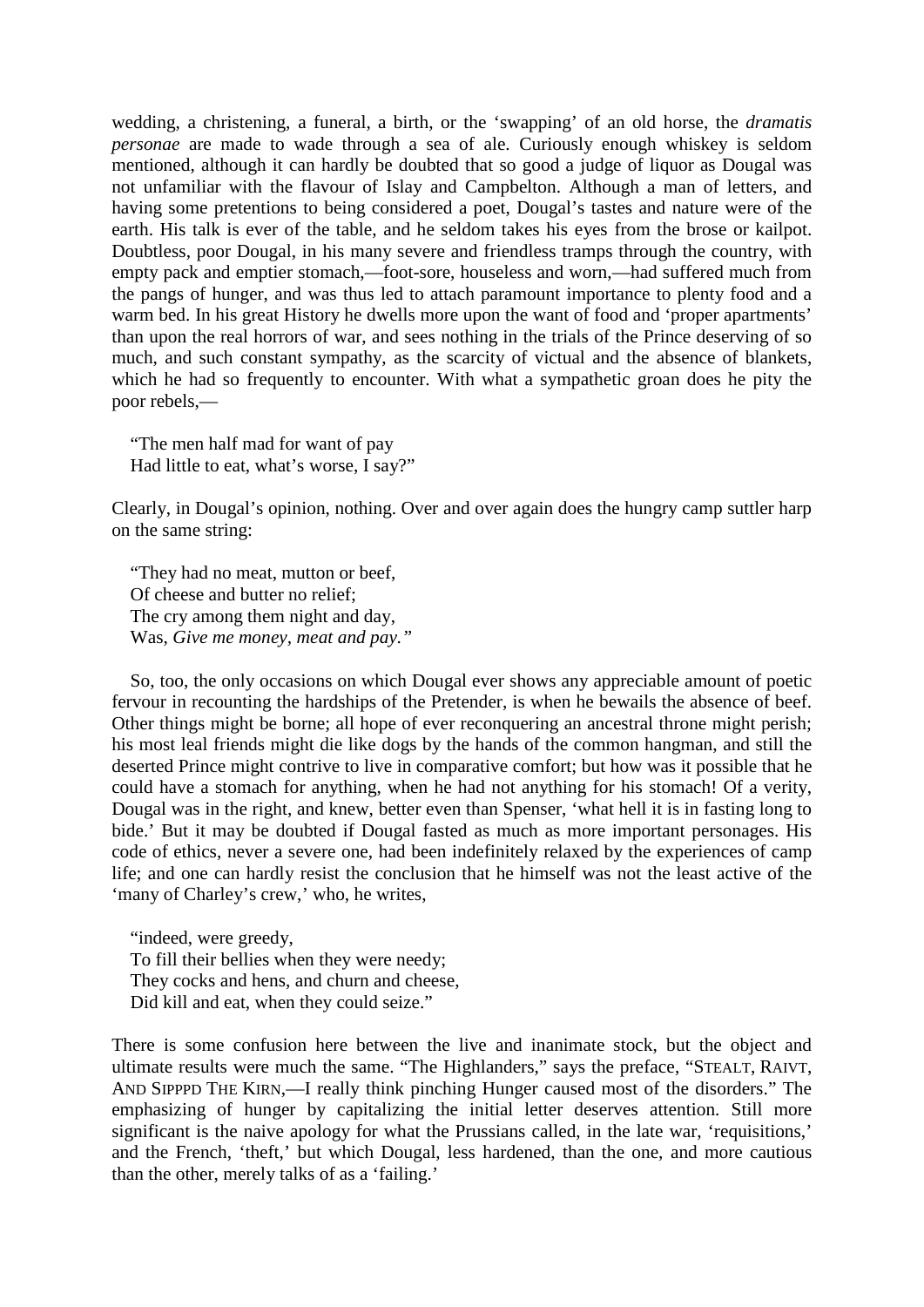"Some of them paid like honest men, Others did not, I tell you plain; But this I have so fair to say, They duly got their weekly pay; But yet when plunder came in use, They spared neither duck nor goose; Batter, cheese, beef, or mutton, All was theirs that could be gotten. Pocks of meal, hens and cockies, They made that country bare of cluckies. Made many a Carlin whinge and girn, By crowdie of her meal and kirn; All this they did before their eyes. "*Guidwife cum sup here an ye please." I own indeed it was a failing; But yet I cannot call it stealing: Because some folk refused to sell*— *How long now cou'd ye fast yoursel'?* For the hungry came, chas'd out the fu', Where meat was found this was their due."

The confidential character of the 'now,' and the calm, settled air of conviction with which the third last line is brought in to clench the argument, are particularly characteristic. But if, under the pressure of dire necessity, and, after a time, perhaps, from mere force of habit, Dougal allowed himself to take provisions on very long credit, the horrors of war did not harden the natural though rough kindliness of his nature. It is with the hungry that he most frequently sympathises, and he can also afford tears for the hardships and death of poor persons and those who were slain in battle. It is with a visible shudder that he narrates how clergymen from the pulpit read aloud the proclamation, forbidding any one to shelter or give meat or drink to a rebel on pain of death:

"Of this act I know not what to say. Since Solomon speaks another way, And great, yea wiser King than he. Bid us to feed our enemie, And give him water for to drink: For me I know not what to think."

Doubtless there is some little touch of the Jacobite in this, but there is also a good deal of heart and sound morality. The question of Dougal's political opinions has been already touched upon. He lived and died a humble but devoted adherent of the Stuart cause. Even the revised version of his History, in spite of its talk about rebels, and its 'Quaker's Addresses' on the iniquities of Popery, breathes the spirit of an earnest Jacobite. In some respects no doubt Dougal's opinions changed. The allurements and responsibilities of office caused him to tone down his early confessions, and when he donned the scarlet robe of bellman he abandoned in a measure his public attachment to a ruined cause, but to the last he had a kindly word for Charles, and in the 'wee sma' hours ayont the twal", when boozing with his own familiar cronies, think ye that the old camp-follower of the Stuarts did not drink brimming bumpers to Him 'across the water!' There were two other circumstances, however, which somewhat slackened Dougal's Jacobite zeal,—his hatred of Highlanders and Popery.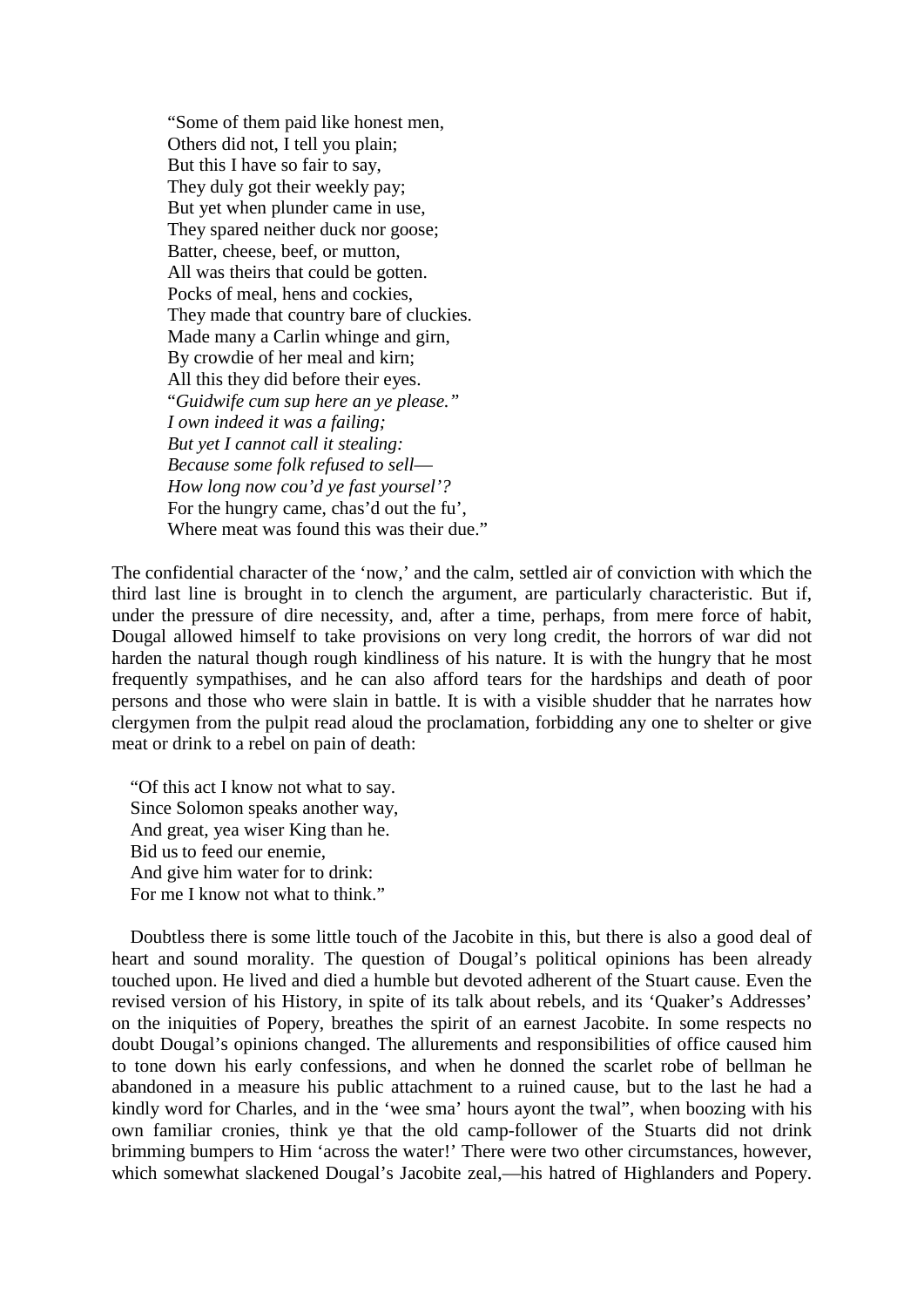Of the latter he has not one good word to say, and as to the former they were his constant aversion. Yet he could be just at times, in spite of his prejudices, as witness the lines:

"But one thing of Highlanders I see, Is them they serve they'll faithful be, For those who served King George, just here, 'Gainst rebels proved most severe; And rebels, who afterward did list, Loyaller hearts no man could trust; And, ev'n the conquering of this field. Unto the English I will not yield."

On the subject of Popery, Dougal is less generous. The Pope, the Pagan, the Turk and the Devil are by him regarded as birds of a feather. He has no doubt on the subject, asseverating with great emphasis that

"By Yea and Nay the Popes are thieves, And he's as stupid that believes These roguish priests, who pardons sell, Or yet pray back a soul from hell. He's surely of the devil's kind,

Who thus deludes the vulgar blind: And who adheres to such a college. Will be destroy'd for lack of knowledge. With Bead and Wafers, the Devil's batter. Your musty Mass. and Holy Water. Wherewith ye blind the souls of men. For to increase your worldly gain. Done with pretence of holiness: O hypocrites, why live you thus? You thump, you mump, with face awray. And at one time you rob and pray. Pretend so much to chastitie, None of your priests can married be, Yet run like rams, and lead lewd lives. Ye're but a pack of thieves:

[Folk dread your] 'power of curse and bless,' You thus put modesty in distress, Pretending miracles and charms. To keep from evil spirits' harms, Such as clover leaves, and branch of yew, Will keep the devil from man or cow, And that Holy Water has such effect As make him run and break his neck; Ay, to the vulgar too you'll tell Of sending letters to heaven or hell, Brings half burnt souls from Purgatory, For gold you'll harle them out in hurry,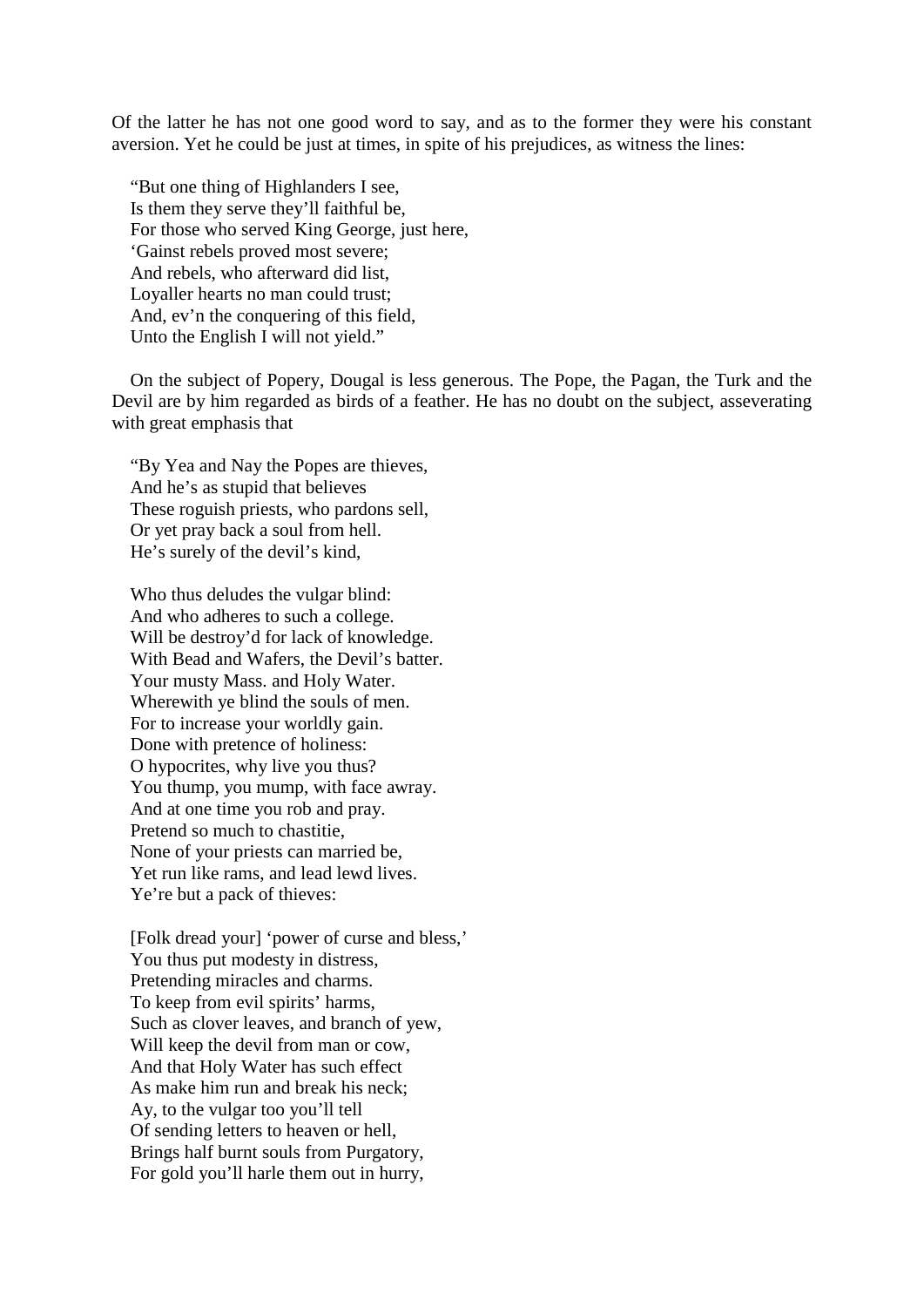And those who cannot money raise, You'll do it for butter, beef or cheese; But they may there stay eternalie, Whose friends will not pay you a fee: I think a stronger delusion Was never in any ages known, The Turk, the Pagan, and the Jew, More mercy have to show than you;

*Your ceremonies so ye cook, The devil gets none but poor fo'k, Who cannot pay the priest his fee: Accurs'd be such belief for me."*

§ 11. Having now discussed at considerable length Graham's life and character, it only remains to determine his position as a writer of fiction, and to vindicate for him a respectable and abiding place in the somewhat scanty ranks of purely Scottish humorists. As a proof that the foregoing estimate of his abilities and literary importance is not singular, the two following criticisms, the one by Scott and the other by Motherwell, are given entire. In a letter to Dr. Strang, Chamberlain to the city of Glasgow, dated  $10<sup>th</sup>$  May, 1830, Sir Walter writes:— "Neither had I the least idea of his [Graham's] being the author of so much of our Bibliotheque Bleue as you ascribe to him, embracing unquestionably several coarse but excessively meritorious pieces of popular humour. The *Turnamspike* alone was sufficient to entitle him to immortality. I had, in my early life, a great collection of these cheap books, and had six volumes of them bought before I was ten years old, comprehending most of the most rare and curious of our popular tracts." Still more emphatic is the testimony of Motherwell, who had a much better acquaintance with the subject than Scott. "However slightingly we esteem his [Graham's] metrical powers, we really believe he has conscientiously and honestly detailed the events which came under his observation. It is not, however, on the merits of this work, that Graham's fame rests. Had he written only it, we believe he never would have occupied our thoughts for a moment; but as one who subsequently contributed largely to the amusement of the lower classes of his countrymen, we love to think of the facetious bellman. To his rich vein of gross, comic humour, laughable and vulgar description, great shrewdness of observation, and strong, though immeasurably coarse sense, every one of us, after getting out of toy books and fairy tales, has owed much. In truth, it is no exaggeration when we state, that he who desires to acquire a thorough knowledge of low Scottish life, vulgar manners, national characteristics and popular jokes, must devote his days and nights to the study of *John Cheap the Chapman"* &c, &c, *&c,* "all the productions of Dougal's fertile brain, and his unwearied application to the cultivation of vulgar literature. To refined taste Dougal had no pretensions. His indelicacy is notorious—his coarseness an abomination—but they are characteristic of the class for whom he wrote.' He is thoroughly embued with the national humours and peculiarities of his countrymen of the humblest class, and his pictures of their manners, modes of thinking and conversation are always sketched with a strong and faithful pencil.

Indeed, the uncommon popularity the chap-books above noted have acquired, entitles them, in many a point of view, to the regard of the moralist, and the literary historian. We meet with them on every stall, and in every cottage. They are essentially the Library of Entertaining Knowledge to our peasantry, and have maintained their ground in the affections of the people, notwithstanding the attempt of religious, political, or learned associations, to displace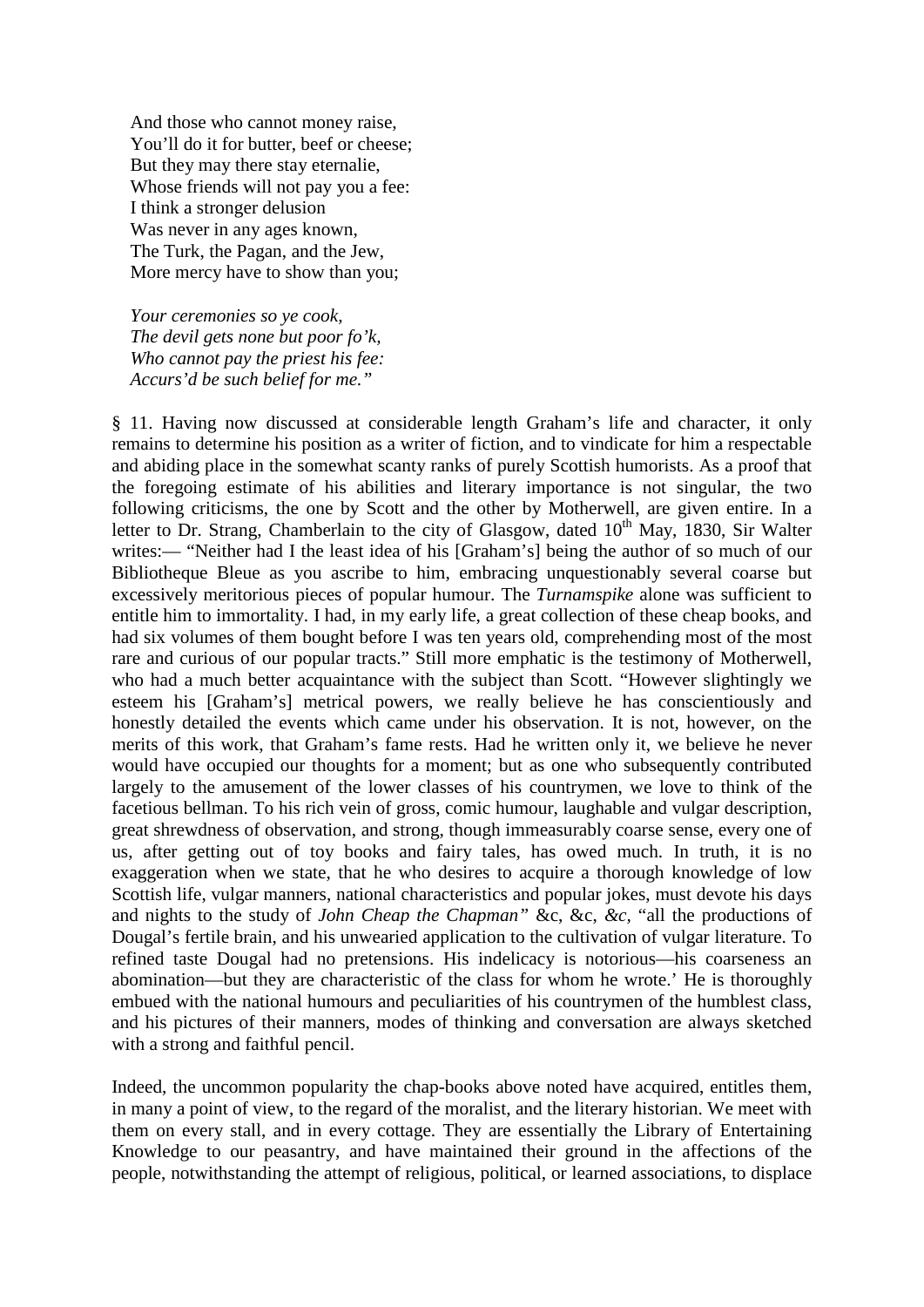them, by substituting more elegant and wholesome literature in their stead." And again, in the same article (1824):— "In thus directing public attention to the obscure labours of this caterer for vulgar taste, we think ourselves entitled to some credit, for sure enough the little information we have been enabled to give concerning them, would, in a short while, have been wholly lost, and in some hundred years hence, to ascertain the author of the tracts we have enumerated, would have been as idle an endeavour, as it would now be for a book collector to attempt the recovery of the famous library of Captain Cox of Kenilworth." It is unnecessary to add much to Motherwell's just and admirable criticism. Coarse as Graham's writings undoubtedly are, and indecent even for the outspoken age, the manners and conversation of which they too faithfully reflect, it is the coarseness of a rude and healthy nature, not the veneered and loathsome sensualism of French type. It is the vulgar frankness of Chaucer, not the insinuated poison of Ouida; the half unconscious revelations of the savage who is ignorant of the etiquette of good society, not the thin and suggestive drapery of the ballet girl who selects the can-can as the medium of her art. These remarks are not to be taken as implying the innocence of Graham's works. Coarse and not altogether profitable even at the tune of their production, when their large utterances gave little or no offence, they are now unsuited to the more reserved, though not perhaps much healthier, tastes of the public. But happily this ugly element does not predominate. It but smutches a page here and there, leaving the rest clean and fresh.

The most valuable of Graham's productions are also the most original: for they are not, like *George Buchanan* and *Simple John,* mere compilations of stolen facetiæ, but fresh and faithful transcripts of his own homely experience. Such are the *Haveral Wives, Jockey and Maggy's Courtship, John Cheap the Chapman,* the *Coalman's Courtship,* and *Lothian Tom.*  On these five, Dougal's main chance of being remembered rests. He possessed this advantage over the ordinary historian; that the latter from his superior height and position seldom condescended to enter the huts of the poor, and when he did enter, the inmates were frightened into their 'Sunday clothes and manners' by his stately and majestic presence. But Dougal, being himself one of the poorest, introduces us into the most secret, domestic, and every-day life and thoughts of the lower classes of last century. Nothing is hidden from him. He is treated with a familiarity which shows that his hosts have no wish to hide anything. Then, too, he made his reader familiar not only with their mode of life, but with the peculiarities of their dialect, and in this way shed a not unfrequent light on philology. Add to these virtues that Dougal is never out of humour, always laughing and gossiping, drinking and telling old tales. His laughter, also, is contagious; we cannot contain ourselves. All his stories are full of people who laugh 'like to burst,' and one cannot help but join them in their cacchinations. Nor are his sketches wanting in dramatic power. The characters are full of individuality and life, rendered more significant by a local flavour of demeanor and dialect. More than one of them might have afforded models for some of the raciest of Scott's creations, and all of them are instinct with genuine humour and vitality. All this will be discussed at greater length when the tales themselves come to be analysed. But what has been written is surely a sufficient vindication of this volume; the material collected in which it would be impossible to obtain fifty years hence. There are not a few who, if the choice were offered them, would vastly prefer to spend an hour or two over a modest tumbler, with this quaint, coarse, deformed, greedy, kindly, humorous old bellman, and hear him discuss his hair-breadth escapes at Prestonpans and Falkirk, and his merry rambles with *John Cheap* and drouthy Tom, than they would dine off turtle and French kick-shaws and unsatisfying Chablis with many of the producers of modern poetry and fiction. It is not to be expected of course, that every one will go quite so far as this, but it may be hoped that the most indifferent reader